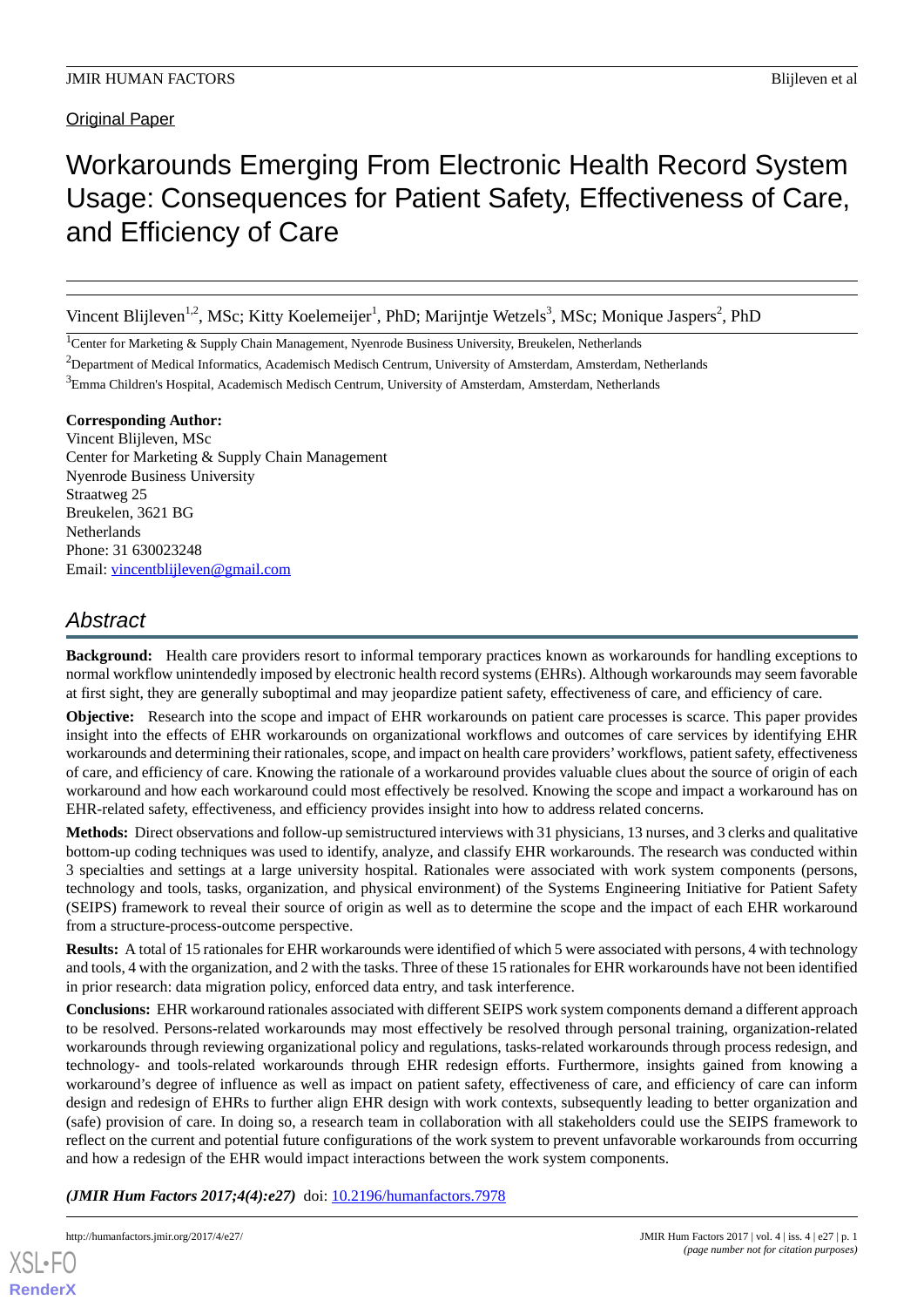# **KEYWORDS**

electronic health records; qualitative research; physicians; nurses; patient safety; quality of health care; efficiency; workflow

# *Introduction*

# **Growing Adoption of Electronic Health Record Systems**

Electronic health record systems (EHRs) can improve the way medical information is stored, communicated, and processed by those involved in delivering health care [[1\]](#page-13-0). Adopting EHRs may result in favorable outcomes related to patient safety [\[2-](#page-13-1)[4\]](#page-13-2), quality of care  $[4-6]$  $[4-6]$  $[4-6]$  $[4-6]$ , efficiency  $[4,7-10]$  $[4,7-10]$  $[4,7-10]$  $[4,7-10]$ , and reduced costs [[11](#page-13-6)[,12](#page-14-0)]. In pursuit of these benefits and support provided by governmental stimuli programs [[13\]](#page-14-1), an increasing number of hospitals around the world have adopted EHRs [\[14](#page-14-2)-[16\]](#page-14-3).

Although adoption rates of EHRs are rising [\[17](#page-14-4)], realizing the promising benefits of adopting EHRs is far from evident. Many studies address unfavorable and often unanticipated outcomes of adopting EHRs. Examples include health care providers suffering from poor navigation [\[18](#page-14-5),[19\]](#page-14-6), difficulties in finding the right information in the EHR [\[20](#page-14-7)], not all clinical work being supported by EHRs [[21\]](#page-14-8), never ending system demands [[22\]](#page-14-9), and significantly disrupted workflows due to modified timing, sequence of work practices, and revised professional responsibilities [[23](#page-14-10)[-26](#page-14-11)].

# **Workarounds to Electronic Health Record System Usage**

Many causes of unfavorable outcomes of adopting EHRs can be traced back to discrepancies between the behavior and intentions of EHR users and the workflow as dictated by the EHR—often termed workflow mismatches [\[22,](#page-14-9)[23,](#page-14-10)[27-](#page-14-12)[29](#page-14-13)]. Health care providers develop workarounds when they perceive EHR usage negatively affecting their practices as a consequence of workflow mismatches [[21,](#page-14-8)[30](#page-14-14),[31\]](#page-14-15). Workarounds are defined as "informal temporary practices for handling exceptions to normal workflow [[32\]](#page-14-16)" that "do not follow explicit or implicit rules, assumptions, workflow regulations, or intentions of systems designers [[33\]](#page-14-17)." Workarounds allow EHR users to proceed in accomplishing their tasks, in particular when under conditions of high time pressure [\[32](#page-14-16)]. Identified reasons for EHR workarounds include a perceived lack of efficiency, task complexity dictating workflow issues, no desired option being available in the system-dictated workflow, and a lack of trust in electronic versus paper-based communication [[21,](#page-14-8)[32](#page-14-16),[34-](#page-15-0)[37\]](#page-15-1).

Workarounds are double-edged swords. They may improve workflow efficiency [\[30,](#page-14-14)[38\]](#page-15-2), situationally increase patient safety by, for example, overriding alerts to get critical medication to a patient as soon as possible [[27\]](#page-14-12), or assist physicians when they purposefully order a wrong drug to trigger the alert system to suggest the right one [[27\]](#page-14-12). However, workarounds frequently also lead to unstable, unavailable, or unreliable information or work protocols [\[32](#page-14-16)]. They may negatively influence the safety, effectiveness of care, and efficiency of care. For example, workarounds may bypass important security blocks (eg, working in a so-called emergency mode in nonemergency situations and thereby omitting security checks) [\[33](#page-14-17)] or lead to administering

medication to the wrong patient or in incorrect doses [\[31](#page-14-15),[33\]](#page-14-17). Furthermore, they cloak deficiencies as devising workarounds rather than bringing problems to the attention of systems designers causes problems to remain hidden, which simultaneously inhibits optimization [\[39\]](#page-15-3). Finally, workarounds undermine standardization by using an alternative way to accomplish a task, thereby not conforming to a system-enforced way of working designed to safeguard patient safety or to eliminate variability [[40,](#page-15-4)[41\]](#page-15-5). Given their potentially adverse influence, research into workarounds has a prominent place in health care, and workarounds have been identified, analyzed, and described for various systems (eg, medication delivery systems, electronic medical records, and barcode medication administration systems), in various contexts (eg, academic vs nonacademic hospitals), and ways (eg, direct observations, expert panels, and surveys) [[36](#page-15-6)[,42](#page-15-7)-[47\]](#page-15-8).

#### **Contribution**

Existing literature primarily provides insight into types of EHR workarounds (paper and computer-based) [\[21](#page-14-8),[36\]](#page-15-6), multiple reasons behind EHR workaround creation such as data confidentiality concerns, system instability, resistance to change, task complexity, knowledge gaps, and a perceived lack of efficiency [[21,](#page-14-8)[36,](#page-15-6)[48](#page-15-9)[-51](#page-15-10)], and describes several key features of EHR workarounds such as workarounds being avoidable or unavoidable, deliberately chosen or unplanned, and temporary or routinized [[47\]](#page-15-8). However, research into the scope and impact of EHR workarounds on patient care processes is not as extensive. Knowledge of the scope and impact of EHR workarounds on organizational workflows and outcomes of care services is limited, and there are 2 areas of concern. First, concerning the scope of EHR workarounds, knowing whether a workaround solely affects the single EHR user who devised it or whether its effect extends beyond the EHR user to the work context of other health care providers is key to infer its impact on the overall patient care workflow. Second, knowing whether the impact of an EHR workaround is favorable or unfavorable, for example the influence it has on EHR-related safe and effective and efficient delivery of care, provides insight into how to address these concerns. This study addresses these issues and contributes to existing literature in 2 ways. On the basis of a large case study, we present an overview of 15 bottom-up identified rationales for EHR workarounds and give a definition for each rationale. In addition, for the most prominent workarounds identified per rationale, their scope and impact on patient safety, effectiveness of care, and efficiency of care are analyzed and discussed from a sociotechnical perspective using the Systems Engineering Initiative for Patient Safety (SEIPS) framework [\[52](#page-15-11)]. The research question central to this study was as follows: "What EHR workarounds are developed by health care professionals during their ordinary medical practice, and what are their rationales, scope, and impact on patient safety, effectiveness of care, and efficiency of care?"

 $XS$  • FO **[RenderX](http://www.renderx.com/)**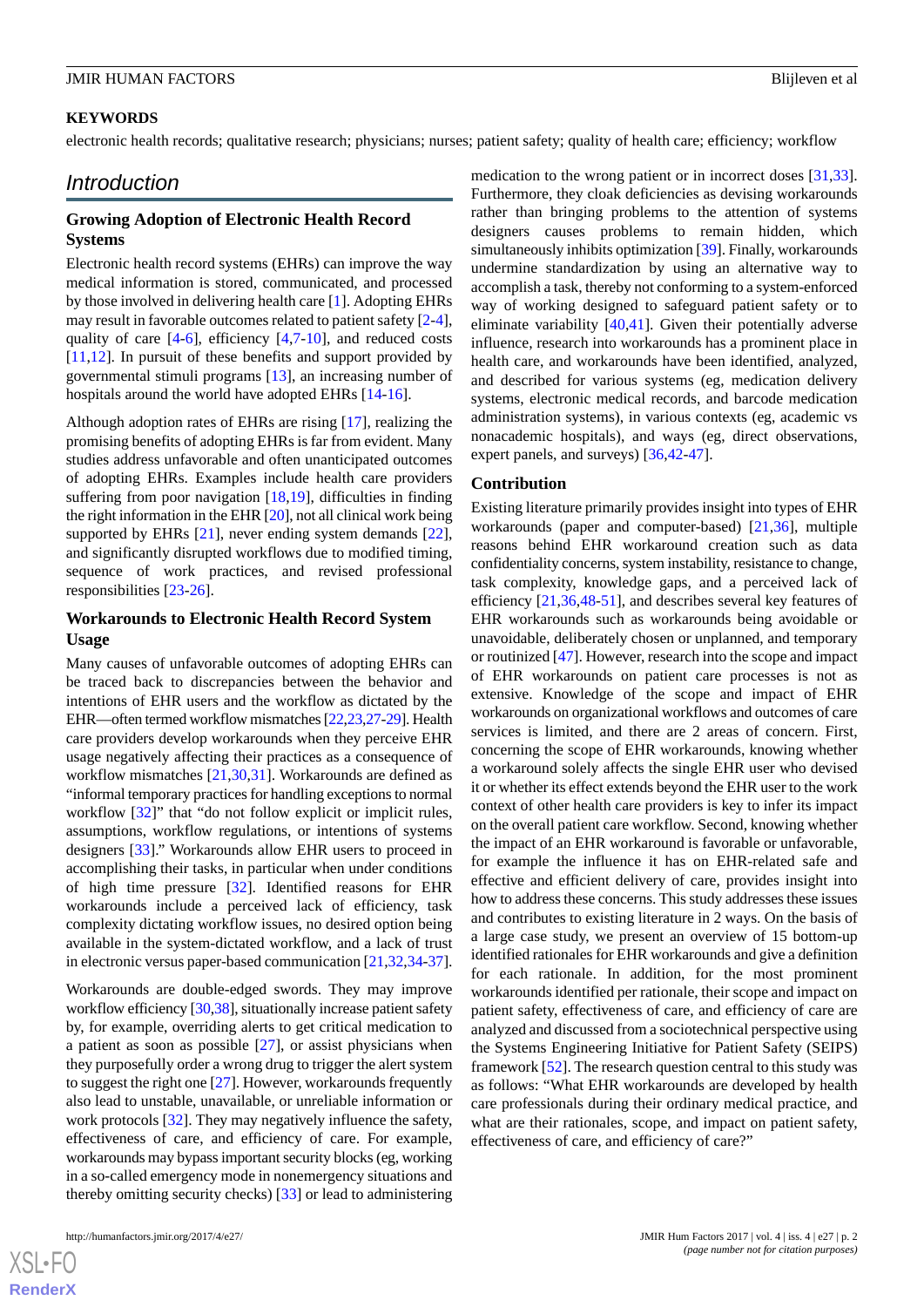# *Methods*

# **Study Design**

To identify and analyze EHR workarounds, a case study was performed at one of the largest university hospitals in the Netherlands. The hospital adopted a hospital-wide EHR in 2015. Over 8000 hospital staff work with the EHR, and 100% of all orders (eg, medication, blood tests, lab results, and x-rays) are entered through the EHR. Enforced by strict hospital policies, paper-based orders are no longer accepted. The EHR, purchased from a large US EHR vendor, is an integrated suite of health care software. Its applications support functions related to patient care and management, registration and scheduling, clinical systems for health care providers, ancillary laboratory, pharmacy and radiology systems, and a billing system.

<span id="page-2-0"></span>The research project involved 6 major chronological phases, as illustrated in [Figure 1.](#page-2-0) The following subsections address the data collection phases (I and II) and data analysis phases (III,

Figure 1. Illustration of the 6 research phases.

IV, V, and VI) in greater detail. A summary of the data collection and analysis setup used for all 3 settings is provided in [Table 1](#page-2-1).

A more comprehensive description of the research approach taken for this study has been published as a study protocol [[53\]](#page-15-12).

# **Data Collection**

We adopted a qualitative approach consisting of nonparticipant direct observation combined with semistructured follow-up interviews with physicians, nurses, and clerks using the EHR while performing their ordinary medical practice. The observations allowed us to observe workarounds while work practices and EHR use by health care professionals unfold in situ [\[54](#page-15-13)]. The semistructured follow-up interviews allowed us to gain greater insight into each observed workaround, more specifically their scope (ie, patient, professional, and organization) and impact (ie, consequences for patient safety, effectiveness of care, and efficiency of care).



<span id="page-2-1"></span>**Table 1.** Summary of research design by process studied.

| Process                        | Preparing outpatient consultation                                                                                                                                   | Providing outpatient consultation                                                                         | Providing inpatient consultation                                                                                        |
|--------------------------------|---------------------------------------------------------------------------------------------------------------------------------------------------------------------|-----------------------------------------------------------------------------------------------------------|-------------------------------------------------------------------------------------------------------------------------|
| Sample                         | 14 physicians and 5 nurses (same staff)<br>as in providing outpatient consultation<br>process)                                                                      | 14 physicians, 5 nurses, and 3 clerks<br>(same staff as in preparing outpatient)<br>consultation process) | 17 physicians and 8 nurses (nurses)<br>perform clerical tasks)                                                          |
| Participant selection criteria | Must have completed the required<br>training to use EHR                                                                                                             | Must have completed the required<br>training to use EHR                                                   | Must have completed the required<br>training to use EHR                                                                 |
|                                | Must have used EHR from the mo-<br>ment of its implementation                                                                                                       | Must have used EHR from the mo-<br>ment of its implementation                                             | Must have used EHR from the mo-<br>ment of its implementation                                                           |
| Setting                        | Private office                                                                                                                                                      | <b>Examination</b> room                                                                                   | Inpatient ward                                                                                                          |
| Interaction                    | User-system                                                                                                                                                         | User-patient and user-system                                                                              | User-patient and user-system                                                                                            |
| Procedure (per person)         | Direct observation while preparing<br>outpatient consultation, asking oppor-<br>tunistic questions while observing,<br>and semistructured follow-up inter-<br>views | Direct observation while providing<br>outpatient consultation and<br>semistructured follow-up interviews  | Direct observation during ward<br>rounds and postward round EHR us-<br>age and semistructured follow-up in-<br>terviews |
| Data analysis                  | Transcribing and subsequent bottom-<br>up coding of audiovisual recordings<br>in ATLAS.ti.                                                                          | Transcribing and subsequent bottom-<br>up coding of audiovisual recordings<br>in ATLAS.ti.                | Transcribing and subsequent bottom-<br>up coding of audiovisual recordings<br>in ATLAS.ti.                              |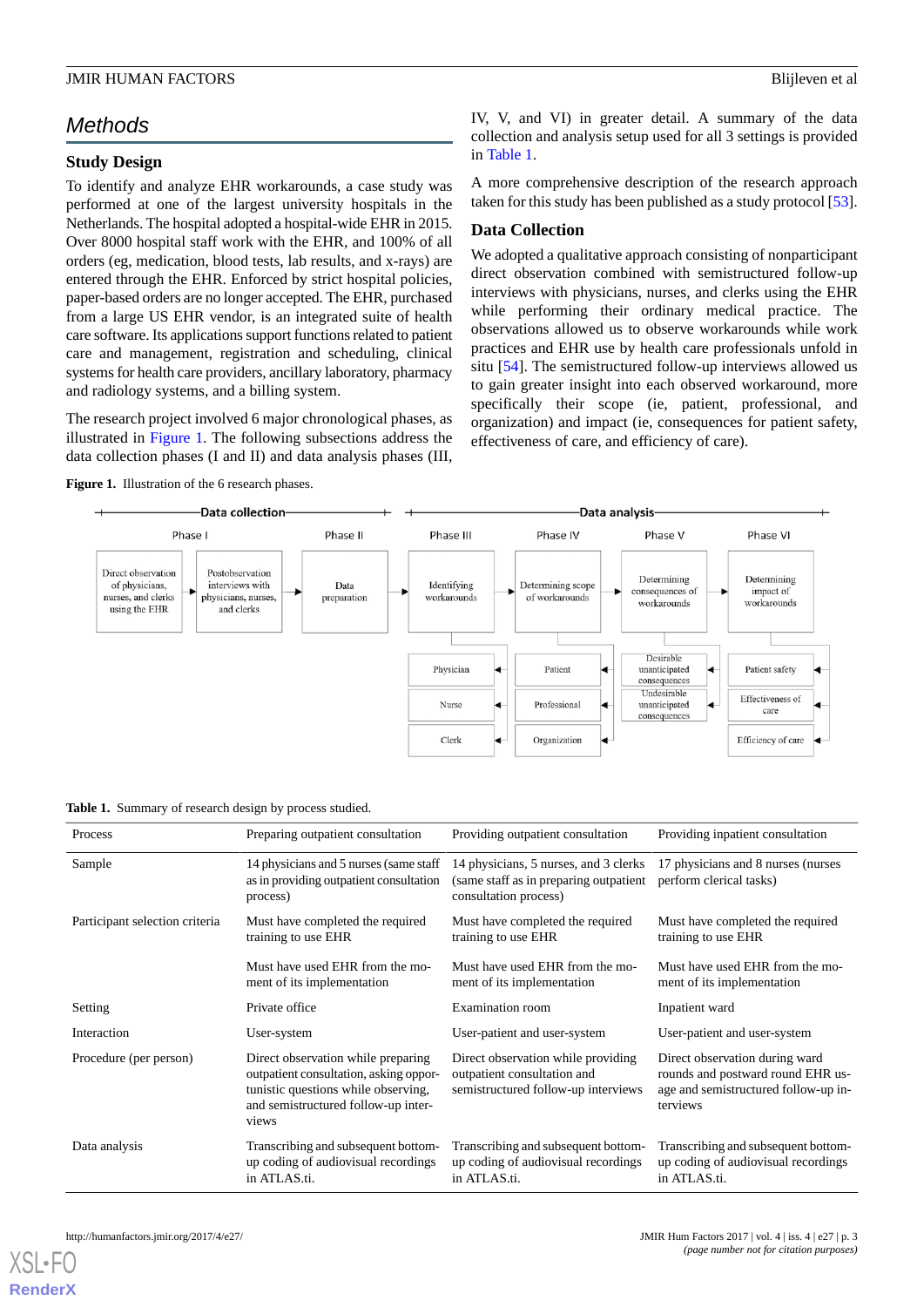A total of 31 physicians, 13 nurses, and 3 clerks were observed and interviewed (see [Table 1\)](#page-2-1). These numbers were not fixed beforehand: observations and interviews continued till the research team agreed that data saturation was achieved. Participants were recruited via the director of medical staff and director of operations, as well as participants suggesting other participants. Data were gathered within 3 clinical specialties: pediatrics, gynecology, and internal medicine. All these specialties use the same EHR of which the look and feel is identical, although additional specific functionalities tailored to each specialty are used. Within each specialty, providers were observed while using the EHR in 3 distinct processes: the preparation of outpatient consultation, providing outpatient consultation, and providing inpatient consultation. All direct observations and interviews were audiovisually captured by a small and unobtrusive camera positioned at a static location facing the monitor displaying the EHR. All physicians, nurses, clerks, and patients were asked for an informed consent before any recording took place. In total, around 200 hours of audiovisual material was captured.

The recordings were transcribed by VB in separate Microsoft Word documents and imported into a software application named ATLAS.ti. Within these imported documents, quotations were created for selected text sections or video frames possibly relating to an EHR workaround. After processing all transcriptions, VB reviewed each transcription, followed by KK and MJ validating the transcriptions and quotations to ensure (1) quotations indeed related to a workaround, (2) there was consistency among the quotations in terms of the range of the selected data, (3) minimal discrepancies existed between the audiovisual data and transcribed text, and (4) no relevant sections of data were overlooked.

# **Data Analysis**

A bottom-up (ie, inductive) approach to coding was followed [[55\]](#page-15-14). A provisional coding taxonomy containing multiple rationales for EHR workarounds was first created based on impressions and notes taken during each observation and interview. Before actual coding started, the coding team consisting of 2 independent coders (VB and an external [communications] researcher) was instructed on the EHR, the coding taxonomy, the meaning of each code, and the basics of coding in ATLAS.ti. To safeguard coding quality, the coding team coded the same copy of several random interview transcriptions using the provisional coding taxonomy. Copies of both coders were compared and discrepancies and ambiguities were discussed and resolved.

After the provisional coding taxonomy was finalized, the coding team began open coding. New codes or alternative code names could be proposed when data did not fit into the provisional taxonomy codes. Discrepancies in terms of codes assigned to the same quotation were resolved through discussion with the coders and MJ. The provisional coding taxonomy was adjusted when necessary. The tentative coding taxonomy developed itself over time into a final set of codes. The majority of the transcriptions was independently coded. Moreover, 25% of the transcriptions were coded by both coders. For these

 $XS$  $\cdot$ FC **[RenderX](http://www.renderx.com/)** After coding all transcriptions, VB, KK, MW, and MJ analyzed each workaround in terms of its source of origin, scope, and impact. To facilitate this, we adapted one of the most widely used health care human factors systems frameworks, the SEIPS framework [[52\]](#page-15-11) (see [\[53](#page-15-12)] for more details). With the integrated and holistic perspective of the SEIPS framework, relationships between a health care work system (including workarounds), processes, and outcomes can be studied. The SEIPS framework has already proven valuable in studying workarounds in various health care contexts [[33](#page-14-17)[,56](#page-16-0)]. The adapted SEIPS framework is explained in greater detail in the Results section.

The first data analysis step after coding concerned determining the scope of each workaround by studying which stakeholders (ie, patient, professional, organization, or a combination thereof) were actually affected by the workaround. In the second step, the consequences of each workaround were determined, and each consequence was labeled as desirable or undesirable [[27\]](#page-14-12). In the final step, the impact of each workaround consequence on the safe, effective, and efficient delivery of care was determined. The impact of each workaround was determined by analyzing the audiovisual fragments and related transcriptions of the direct observations and, in particular, the follow-up interviews conducted with the observed health care professionals using the workarounds. For most workarounds, their impact on patient safety, effectiveness of care, and efficiency of care was relatively clear: the impact was either directly visible or elaborated upon by the observed health care professionals at the moment of observing or clarified during the follow-up interviews. In case the impact could not be directly or accurately determined after the interviews, assistance from multiple other experts such as EHR developers, quality assurance staff, or hospital management was requested to provide additional insight. We define patient safety, effectiveness of care, and efficiency of care as follows:

- Patient safety is defined by the Institute of Medicine as "the prevention of harm to patients" [\[57](#page-16-1)]. In our context, we interpret this as any EHR-related incident resulting from a workaround which could possibly harm patients receiving care.
- The Institute of Medicine defines effective care as "providing services based on scientific knowledge to all who could benefit and refraining from providing services to those not likely to benefit, avoiding underuse and overuse, respectively" [\[58](#page-16-2)]. Workarounds may result in unstable, unavailable, or unreliable information on patient care (processes) or work protocols [[32\]](#page-14-16). In our context, we interpret this as whether the workaround impacts the accuracy and completeness with which not just the single EHR user who created the workaround but the overall hospital staff in the case study hospital deliver care to patients (that is of proven value and has no significant tradeoff).
- The Institute of Medicine defines efficiency as "avoiding" waste, including waste of equipment, supplies, ideas, and energy" [[58\]](#page-16-2). We also interpret this as resources such as time or finances expended in relation to the accuracy and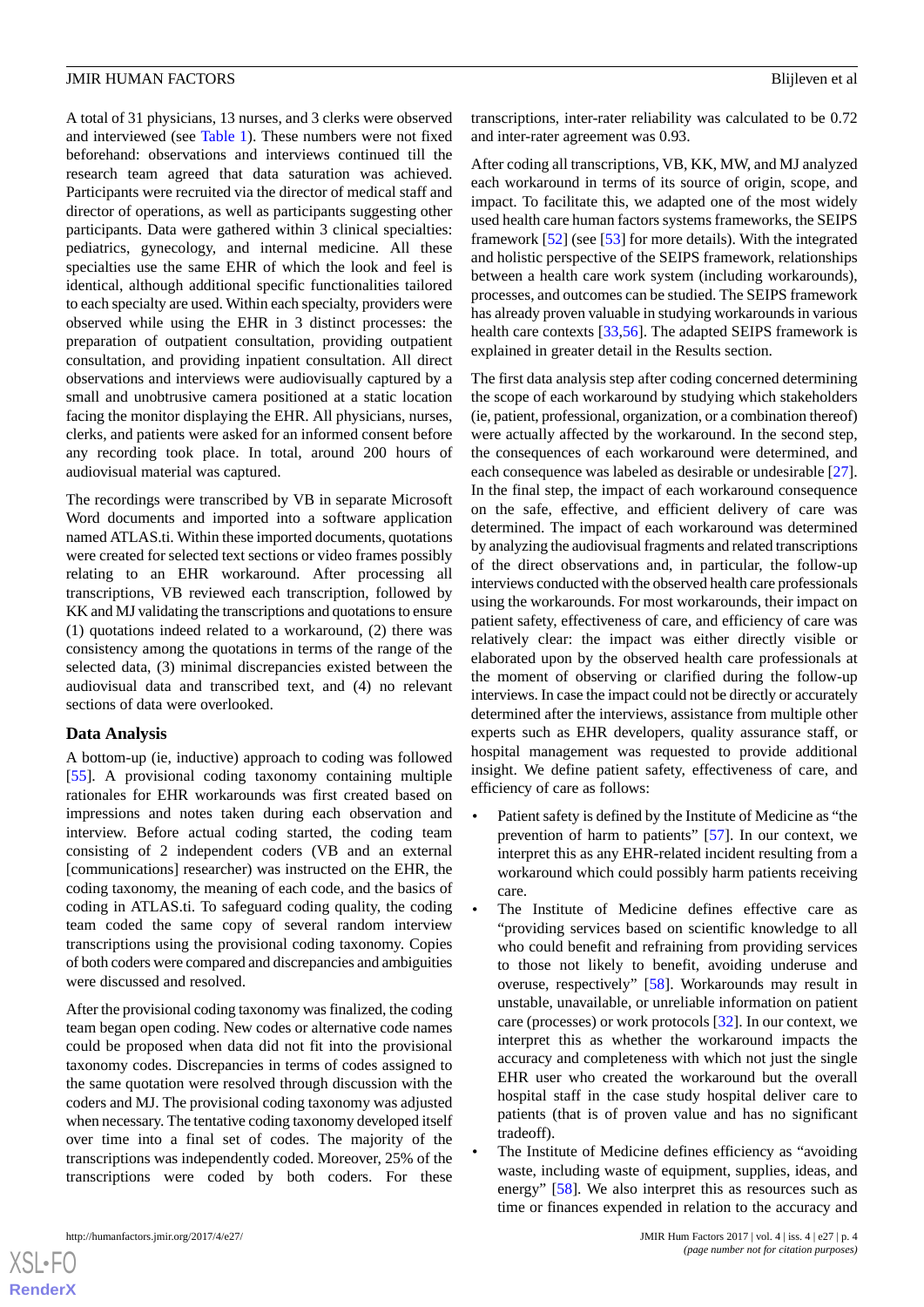completeness with which EHR users achieve goals [[59\]](#page-16-3). Research has shown that the ratio between provider-EHR system and provider-patient interaction demands careful balancing [\[60](#page-16-4)[-62](#page-16-5)] and that EHRs claim a significant portion of physicians' time and draw attention away from their direct interactions with patients and from their personal lives [[63,](#page-16-6)[64](#page-16-7)]. Workarounds may increase or decrease the efficiency through which EHR users achieve their goals.

# *Results*

# **Rationales for Electronic Health Record System Workarounds**

A total of 15 rationales for EHR workarounds could be identified from the audiovisual data. [Table 2](#page-4-0) provides an overview of the EHR workaround rationales including definitions.

<span id="page-4-0"></span>**Table 2.** Identified rationales for EHR workarounds and their definitions.

| Rationale for EHR workaround       | Definition                                                                                                                                                                                                                                                                         |
|------------------------------------|------------------------------------------------------------------------------------------------------------------------------------------------------------------------------------------------------------------------------------------------------------------------------------|
| Declarative knowledge              | Not knowing how to use (a part of) the EHR to accomplish a task                                                                                                                                                                                                                    |
| Procedural knowledge               | Knowing how but not being proficient enough to use a part of the EHR to accomplish a task                                                                                                                                                                                          |
| Memory aid                         | Writing patient data down on paper (eg, keywords) or adding visual elements to parts of text in a progress note<br>(eg, boldfacing, italicizing, or underlining) to remind oneself                                                                                                 |
| Awareness                          | Storing patient data that are perceived important by the EHR user for other colleagues to be noticed in a data<br>field other than the intended field in the EHR                                                                                                                   |
| Social norms                       | Informal understandings among health care professionals leading to the creation and dissemination of workarounds<br>(eg, mimicking workarounds devised by colleagues to accomplish a task or working around the system as<br>friendly requested or enforced by a fellow clinician) |
| Usability                          | High behavioral user cost in accomplishing a task                                                                                                                                                                                                                                  |
| Technical issues                   | (A part of the) EHR halting, crashing, or slowing down, hindering the EHR user in accomplishing a task                                                                                                                                                                             |
| Data presentation                  | Preferring a different data view (eg, visualization by means of charts or graphs rather than plain text)                                                                                                                                                                           |
| Patient data specificity           | Needing to enter or request patient data with greater or lesser specificity than offered or enforced by the EHR                                                                                                                                                                    |
| Task interference                  | Inability to perform multiple tasks at once (eg, simultaneously treating a patient on a treatment table as well as<br>entering patient data into the EHR)                                                                                                                          |
| Commitment to patient interaction  | Valuing patient interaction over computer interaction (ie, writing things down on paper and afterwards entering<br>this into the EHR)                                                                                                                                              |
| Efficiency                         | Using an alternative way to accomplish a task that improves actual efficiency                                                                                                                                                                                                      |
| Data migration policy              | Not having (direct) access to required historical data due to data not having been imported from previously used<br>systems to the current EHR                                                                                                                                     |
| Enforced data entry                | EHR enforcing user to enter patient data of which neither the user nor the patient has knowledge of                                                                                                                                                                                |
| Required data entry option missing | EHR not offering the required data entry option (eg, 3.75 mg prednisone rather than the available options of 2.5<br>$mg$ or $5$ mg)                                                                                                                                                |

<span id="page-4-1"></span>**Figure 2.** Conceptual framework used to study electronic health record system (HER) workarounds based on the Systems Engineering Initiative for Patient Safety (SEIPS) framework including an overview of the 15 identified rationales for EHR workarounds and the work system components they are associated with.

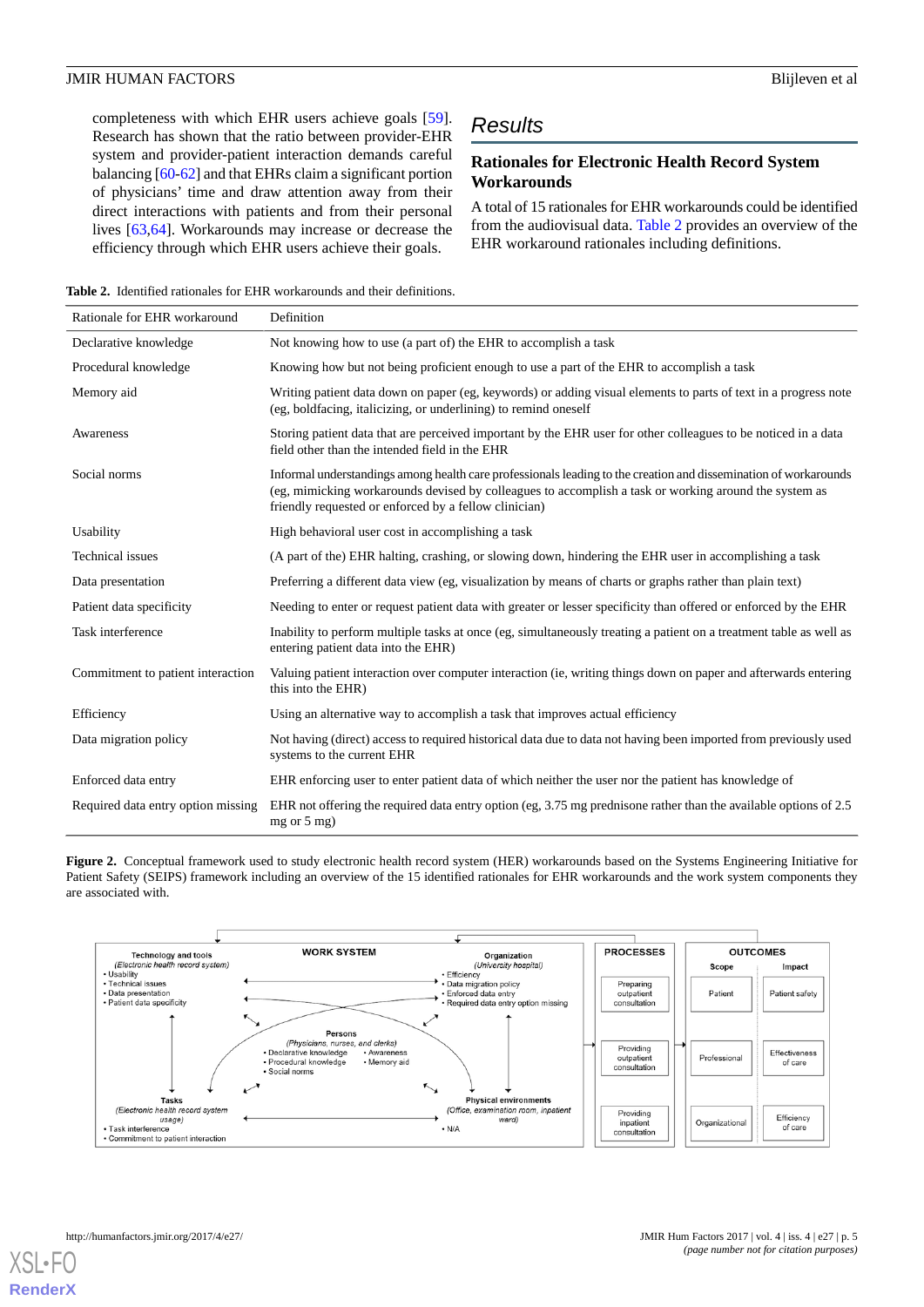To analyze and determine the scope and impact of each EHR workaround, we used an adapted version of the SEIPS framework [[52\]](#page-15-11) tailored to our context (as discussed in Results). As illustrated in [Figure 2,](#page-4-1) the framework consists of 3 main blocks that in turn consist of multiple components:

- The *work system* in which EHR workarounds are created, consisting of the observed and interviewed persons (physicians, nurses, and clerks), tools and technologies used (the EHR and other information systems), tasks performed (treating a patient on a treatment table or entering a patient's medical history, ordering medication, etc in the EHR), case study organization (the university hospital), and the physical environments in which the case study participants were observed and interviewed (private offices, examination rooms, and inpatient wards). The arrows between the components illustrate their interrelated nature. The components may act simultaneously and jointly exert influence over processes and resulting outcomes.
- The 3 *processes* in which case study participants were observed and interviewed and in which the EHR workarounds were revealed: the preparation of outpatient consultation, providing actual outpatient consultation, and providing actual inpatient consultation.
- The *outcomes* of EHR workarounds in terms of their scope (patient, professional, organizational, or a combination thereof) and impact (patient safety, effectiveness of care, and efficiency of care).

To reveal their source of origin, each of the 15 identified rationales for EHR workarounds was associated with 1 of the 5 work system components (as shown in [Figure 2\)](#page-4-1). The following section discusses each component of the work system and their associated workaround rationales in greater detail.

# **Electronic Health Record System Workarounds: Scope and Impact**

The following subsections elaborate upon each component of the work system shown in [Figure 2](#page-4-1) and their associated workaround rationales. Per work system component, a table lists the associated rationales for EHR workarounds including several observed workarounds per rationale. For each workaround, its scope and potential impact on the safe, effective, and efficient delivery of care is listed.

The scope column indicates the degree of influence of a workaround, specifically which stakeholder(s) (may) experience (mostly unfavorable) consequences of the workaround. Within this column, P stands for patient, C for health care professional (clinician or clerk), O for the overall organization (eg, other specialties or hospital management), and a combination of these 3 letters for a combination of the foregoing stakeholders. Within the safety, effectiveness, and efficiency columns, ↑ denotes an increase, ↓ denotes a decrease, • denotes a negligible influence, and ? denotes undecided in case the impact of the workaround

on patient safety, effectiveness of care, or efficiency of care could not be accurately determined (eg, impact being highly situational).

The amount of observed EHR workarounds is too large for all to be listed and discussed. We therefore highlight the most prominent workarounds and their consequences per workaround rationale and discuss their scope and potential impact.

# *Persons*

The Persons component refers to the observed and interviewed physicians, nurses, and clerks [[52\]](#page-15-11). The 5 rationales for workarounds in this category primarily concern human-related factors: declarative knowledge, procedural knowledge, memory aid, awareness, and social norms. [Table 3](#page-6-0) provides an overview of prominent Persons-related workarounds and their scope and potential impact.

# **Declarative Knowledge**

Declarative knowledge-related workarounds resulted from EHR users not knowing how to accomplish certain tasks at hand in the EHR. Whenever this occurred, users argued that they either had not (yet) taken part in necessary training to accomplish a given task or that they did take part in training but considered it too superficial and as a result still had no knowledge of how to use (a part of) the EHR. For example, a physician did not know how to use the functionality that automatically imports relevant patient data from the EHR into a letter to be sent out to, for example, a general practitioner or fellow clinician. Instead, the physician manually reentered patient data from the EHR into a letter. The physician managed to proceed with her workflow, albeit in a less efficient way and the reentering of patient data being prone to mistakes. Another physician did not know how to sign the patient treatment plans she created. Although the EHR allowed her to proceed with her workflow without signing any treatment plans, other clinicians may be led to believe these treatment plans are still pending to be reviewed and signed, and as a consequence, patients may not receive proper care.

#### **Procedural Knowledge**

Procedural knowledge-related workarounds resulted from EHR users considering themselves insufficiently proficient (despite having taken part in training) to safely and correctly use a part of the EHR to accomplish certain tasks at hand. For this reason, users devised other ways which they were more comfortable with—at least for the time being—to accomplish their task. For example, during a patient consultation session, a physician wanted to order an allergy test so the patient could immediately make an appointment at the reception desk after the consultation session. However, the physician was unsure whether her draft order was filled out correctly. She requested a colleague to review her draft order later that day, which improved patient safety, but she had to send the patient home with the request to call for making an appointment the following day.

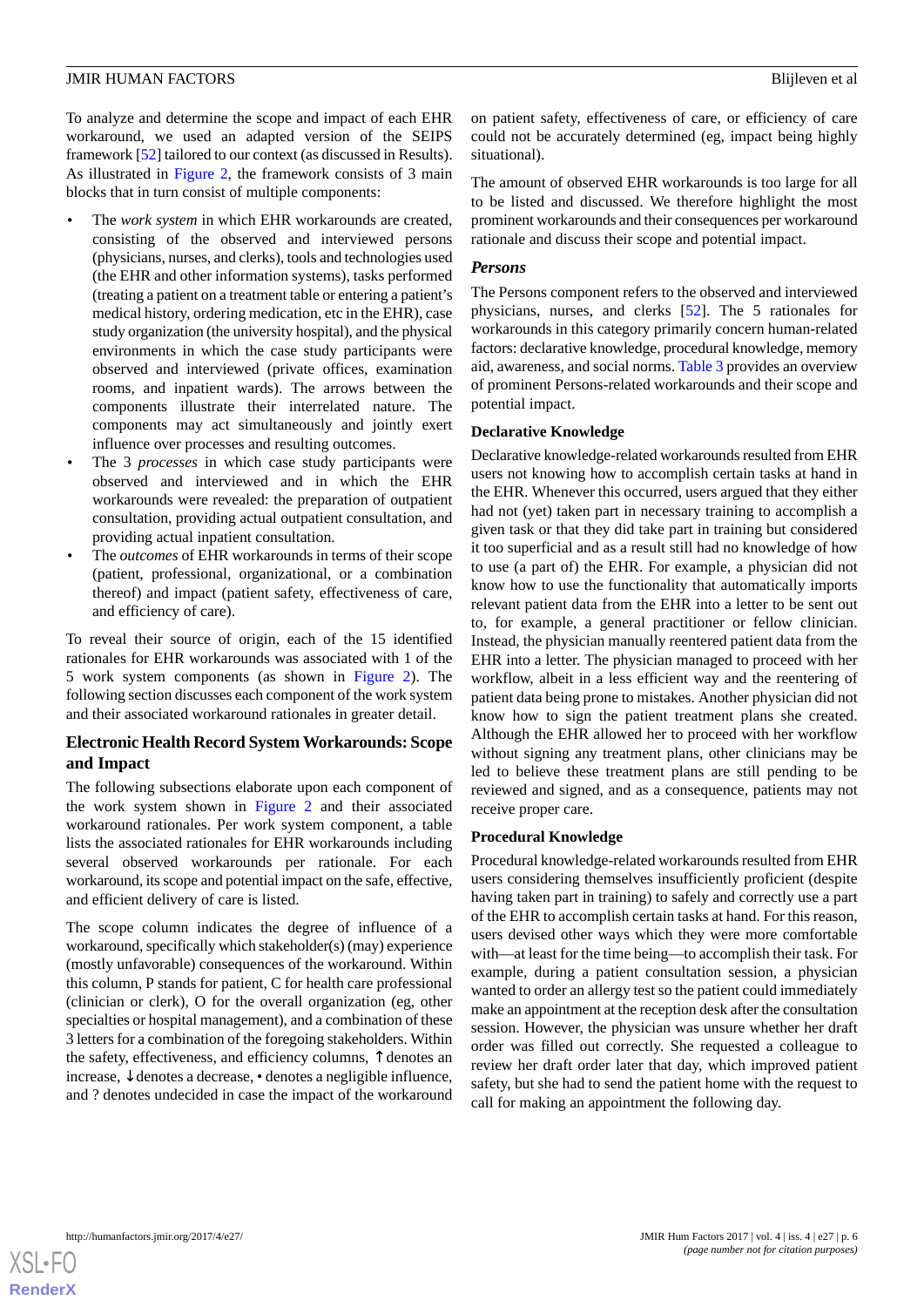<span id="page-6-0"></span>**Table 3.** Prominent EHR workarounds concerning Persons and their scope and potential impact (↑ denotes an increase, ↓ denotes a decrease, • denotes a negligible influence, and ? denotes undecided. P stands for patient, C for health care professional [clinician or clerk], and O for the overall organization).

| Rationale             | Workaround                                                                                                                                                                                                                            | Scope         | Safety                   | Effectiveness              | Efficiency     |
|-----------------------|---------------------------------------------------------------------------------------------------------------------------------------------------------------------------------------------------------------------------------------|---------------|--------------------------|----------------------------|----------------|
| Declarative knowledge | Manually reentering patient data from the EHR into a letter due to not<br>knowing how to use the automatic letter generation tool                                                                                                     | $\mathsf{C}$  |                          |                            | ↓              |
|                       | Asking colleagues for assistance when not knowing the correct referral<br>codes when referring patients to colleagues of another specialty                                                                                            | $\mathsf{C}$  |                          |                            | ↓              |
|                       | Not registering treatments due to not knowing what treatments are supposed O<br>to be registered and which ones should not                                                                                                            |               |                          | ↓                          | ↑              |
|                       | Not signing treatment plans due to not knowing how to                                                                                                                                                                                 | PO            |                          |                            |                |
|                       | Asking colleagues how to order antihemorrhagic drugs in <i>emergency situa</i> -<br>tions due to not knowing how to                                                                                                                   | PС            | ↓                        |                            | ↓              |
| Procedural knowledge  | Requesting colleagues to review draft orders (eg, allergy tests) due to being<br>uncertain whether the draft orders have been entered properly                                                                                        | PС            | ↑                        |                            | ↓              |
|                       | Entering patient data via progress notes due to being unsure how to use<br>certain EHR functionalities (eg, family history matrix)                                                                                                    | PC            | ↓                        | ↓                          |                |
|                       | Entering the same patient data in 2 near-identical data fields due to being<br>unsure which data field entry will be forwarded to the right colleague                                                                                 | $\mathsf{C}$  |                          |                            | ↓              |
|                       | Rebooting the EHR due to not knowing how to efficiently navigate back to C<br>the main screen                                                                                                                                         |               |                          |                            | ↓              |
|                       | Purposefully ordering too great a quantity of drugs (eg, 2 tubes instead of<br>1) due to being unsure of what quantity will eventually be delivered                                                                                   | $\mathbf P$   |                          | ↓                          | ↓              |
| Memory aid            | Temporarily boldfacing, italicizing, or underling parts of text in progress<br>notes as a memory aid for questions to be asked or appointments made                                                                                   | CO            |                          |                            |                |
|                       | Writing down keywords in a patient's progress note in advance of an outpa- C<br>tient consultation session as a reminder                                                                                                              |               |                          |                            |                |
|                       | Writing patient data from other EHR tabs or external information systems<br>down on paper as a memory aid to avoid excessive toggling between EHR<br>tabs or windows while writing a progress note                                    | C             | ↓                        |                            | ↑              |
| Awareness             | Purposefully entering patient data perceived important for other colleagues PCO<br>to see in data fields that are directly shown on the user's screen when<br>opening a patient's health record, rather than in the intended field(s) |               | ↓                        |                            | ↑              |
|                       | Bookmarking scheduled patient consultation sessions with specific colors,<br>indicating these patients will be seen by clinicians not yet having a personal<br>identity                                                               | <sub>CO</sub> |                          |                            |                |
|                       | Writing specific patient data down on paper next to entering this into the<br>EHR as a heads-up for the following clinician seeing the patient afterwards                                                                             | С             |                          |                            | ↓              |
| Social norms          | Copying a workaround after having heard of or seen a workaround being<br>used by a colleague in practice (eg, entering patient data into a data field<br>supposed to be exclusively used by another specialty)                        | C             | $\overline{\cdot}$       | $\boldsymbol{\mathcal{P}}$ | ↓              |
|                       | Entering patient data (eg, allergies or vital signs) into an inappropriate data PCO<br>field as commanded by a superior, without entering these data into the ap-<br>propriate data field(s)                                          |               | ↓                        | ↓                          | $\overline{?}$ |
|                       | Entering patient data (eg, allergies or vital signs) into an inappropriate data PCO<br>field as requested by a fellow clinician, in addition to entering these data<br>into the appropriate data field(s)                             |               | $\overline{\mathcal{L}}$ | $\boldsymbol{\mathcal{P}}$ | ↓              |

#### **Memory Aid**

 $XS$  • FC **[RenderX](http://www.renderx.com/)**

To remind oneself, EHR users would apply temporary mark-up to parts of text. Specifically, physicians and nurses were observed to temporarily boldface, italicize, or underline specific parts of text in progress notes as a reminder for them to, for instance, ask specific questions or plan a follow-up appointment. This information was supposed to be removed when finalizing the progress note. However, this was sometimes forgotten,

causing fellow clinicians from both within and outside of the specialty of the EHR user to think an appointment still had to be planned or specific information asked when reviewing the progress note.

#### **Awareness**

EHR users would purposefully enter patient data they perceived important for other colleagues to see in data fields other than the intended data field(s). For example, physicians and nurses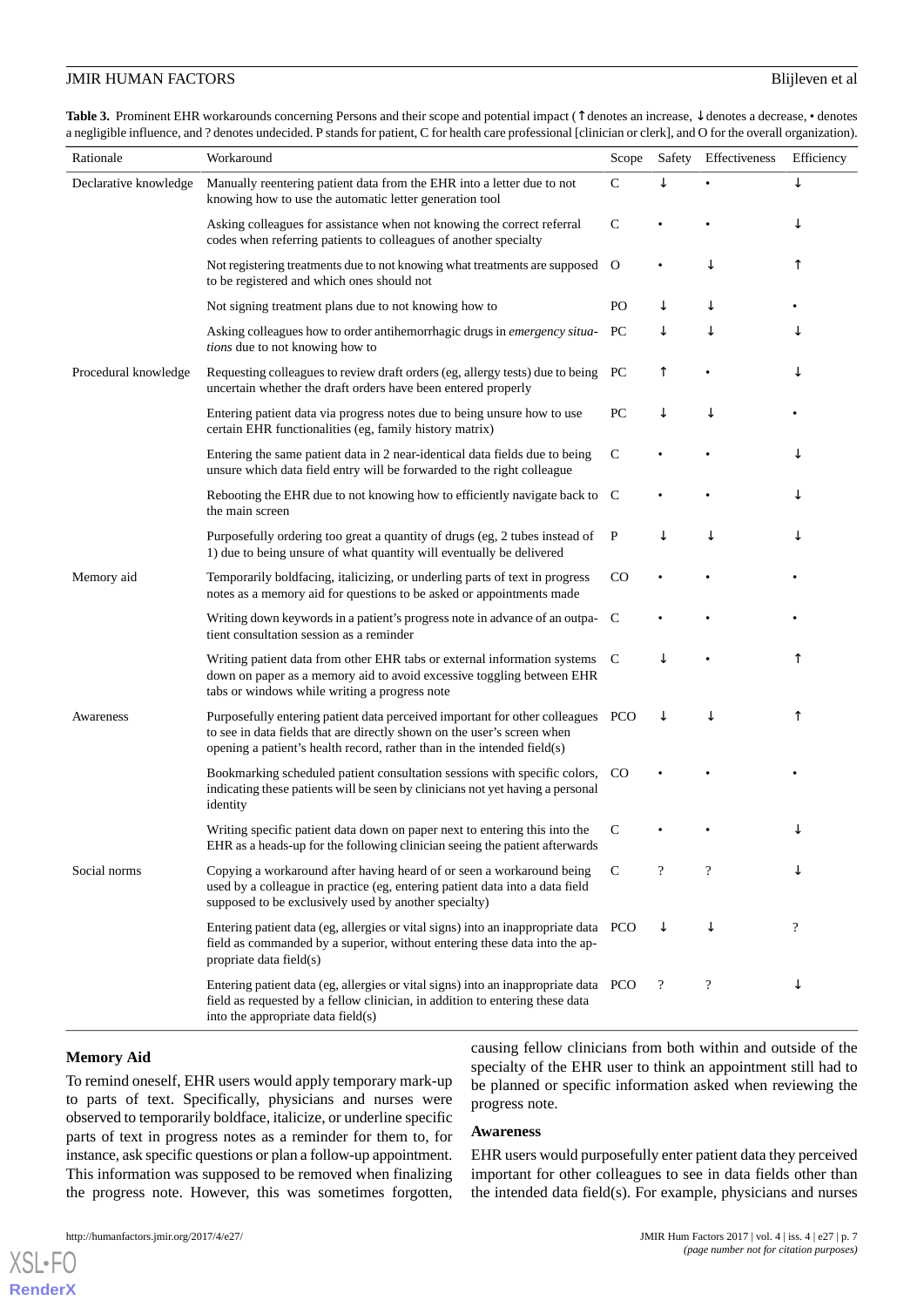entered important patient data in a data field that is strictly meant for listing patient discharge criteria. Data entered in this field are directly shown on the EHR user's screen when opening a patient's health record, making this an attractive field to store important data and draw attention. However, as soon as a patient is (re)admitted to the hospital and the important data stored into the patient discharge criteria field are replaced by actual discharge criteria by another clinician, these data are lost and no longer visible, thereby jeopardizing patient safety.

#### **Social Norms**

EHR users mimicked workaround behavior from their colleagues. This primarily occurred either after having heard of or seen a workaround being used by a colleague. For example, most physicians generated lists of patients with identical medical conditions (based on patient data present in the system). Within these lists, much to their frustration, physicians were unable to

add additional free text alongside each patient entry in the top-level overview. Physicians argued this hampered them in efficiently searching through their patient lists, as they had to look into each patient entry one by one. A physician heard from a colleague that the neonatology group managed to add free text to each patient entry by looking into the property menu of each patient entry and selecting "NICU note" (neonatal intensive care unit)—a functionality developed by the EHR vendor as requested by the neonatology group. Free text could then be entered in a field that would be shown alongside each patient in the top-level overview. The physician managed to find this hidden functionality and shared her knowledge of this workaround with her colleagues working outside of the neonatology department. These colleagues in turn rapidly copied this workaround behavior, much to the annoyance of the neonatology staff who consider this abusive use of their data field polluting their own patient records.

<span id="page-7-0"></span>**Table 4.** Prominent EHR workarounds concerning Technology and Tools and their scope and potential impact (↑ denotes an increase, ↓ denotes a decrease, • denotes a negligible influence, and ? denotes undecided. P stands for patient, C for health care professional [clinician or clerk], and O for the overall organization).

| Rationale                | Workaround                                                                                                                                                                                                        | Scope       | Safety                     | Effectiveness | Efficiency |
|--------------------------|-------------------------------------------------------------------------------------------------------------------------------------------------------------------------------------------------------------------|-------------|----------------------------|---------------|------------|
| Usability                | Copy-pasting patient data from previous progress notes into a new progress<br>note and subsequently modifying and supplementing these data due to us-<br>ability issues with the standardized data entry template | <b>PCO</b>  | ↓                          |               |            |
|                          | Manually planning (follow-up) appointments due to the automatic planning C<br>functionality providing bad visibility and oversight                                                                                |             |                            |               | ↓          |
|                          | Postponing order entry in the EHR system during phone calls with patients C<br>as the EHR phone call interface does not accept orders                                                                             |             | $\boldsymbol{\mathcal{P}}$ | ↓             | ↓          |
| Technical issues         | Writing down important information on paper and reentering this information C<br>into the EHR after the system crashes as booting backup takes too long                                                           |             | ↓                          | ↓             | ↓          |
|                          | Registering batches of patient bleedings in a tailor-made standalone database PCO<br>as the EHR only accepts 1 bleeding registration per minute                                                                   |             | ↓                          | ↓             |            |
|                          | Either being informed by a colleague or regularly manually checking whether PCO<br>an expected patient had arrived in the waiting room as the arrival notification<br>system is broken                            |             |                            |               |            |
|                          | Redrawing hemophilia family trees on paper due to failed data migration<br>from the system used before the EHR and the current EHR                                                                                | $\mathbf C$ |                            |               | ↓          |
|                          | Reentering orders into EHR after hardware-related printing issues, as orders PCO<br>are marked completed after print orders and cannot be printed again                                                           |             | ↓                          |               | ↓          |
|                          | Repetitively adjusting predefined order sets because they contain known<br>mistakes                                                                                                                               | PC          | ↓                          | ↓             | ↓          |
| Data presentation        | Manually editing automatically generated letters because of, for example,<br>undesirable font type, size, color, or order in which data are listed                                                                | $_{\rm CO}$ |                            |               | ↓          |
|                          | Drawing graphs on paper as the EHR was unable to generate the desired<br>chart or graph (eg, line chart instead of pie chart)                                                                                     | PС          |                            | ↓             |            |
|                          | Textually describing affected joints or connective tissues by rheumatology<br>in a patient's progress note due to absence of a virtual body                                                                       | C           |                            |               |            |
|                          | Drawing a body on paper and indicating affected joints or connective tissues C<br>by rheumatology and subsequently scanning and importing this into her                                                           |             |                            | ↓             |            |
| Patient data specificity | Further specifying patient data (eg, race, allergies, and social history) in<br>progress notes because the standardized data entry template does not facili-<br>tate a sufficient specificity level               | PC          | ↓                          | ↓             |            |
|                          | Skipping data fields in the standardized data entry template because they<br>are considered inapplicable or irrelevant to the patient being seen (eg,<br>smoking or drug use history when seeing a toddler)       | C           |                            |               | ↑          |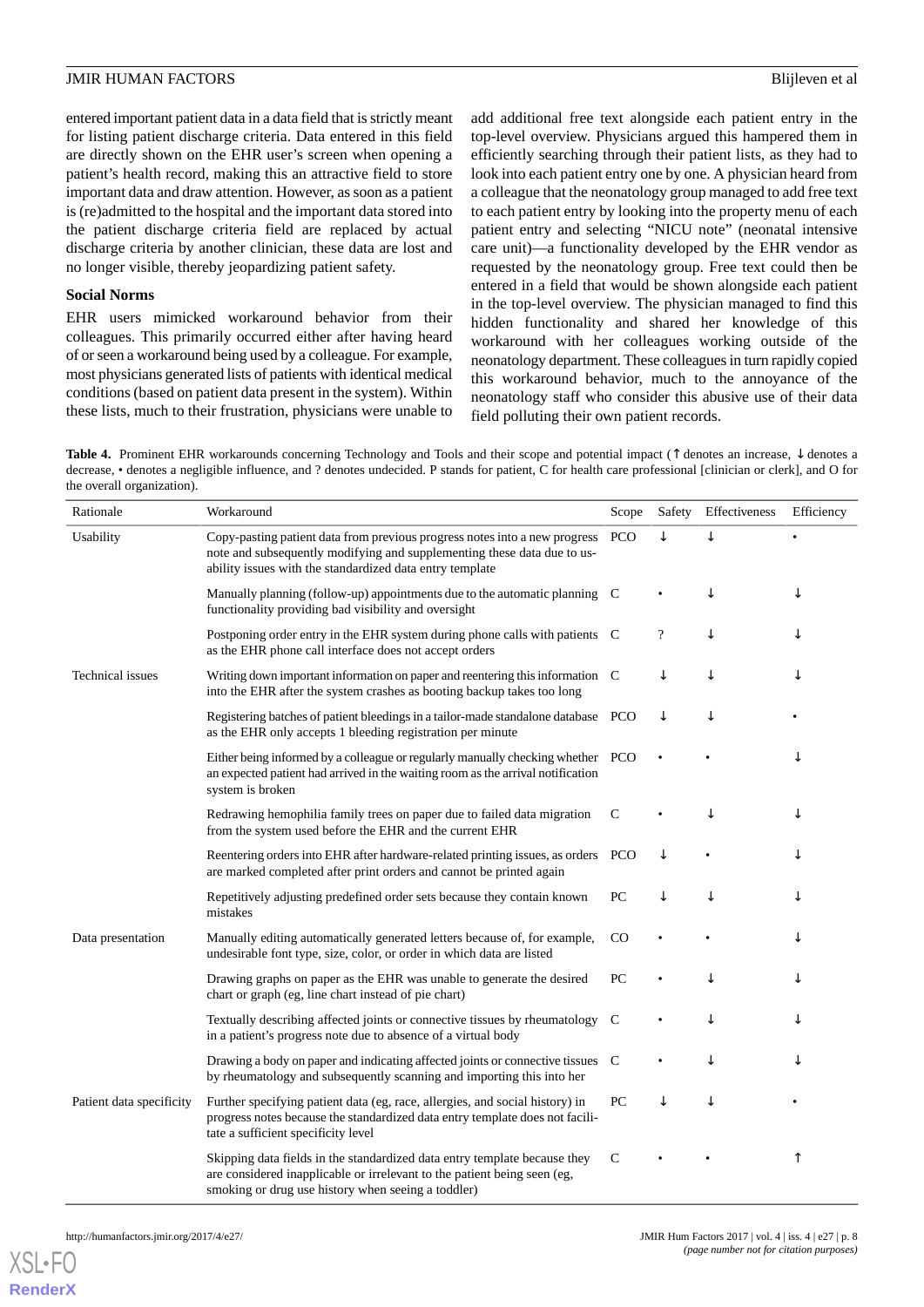# *Technology and Tools*

Four EHR workaround rationales primarily relate to the Technology and Tools component. That is, these workaround rationales resonate most closely with the EHR [[52](#page-15-11)]. An overview of prominent Technology- and Tools-related workarounds and their scope and impact per workaround rationale related to this component is provided in [Table 4](#page-7-0).

#### **Usability**

Usability-related workarounds were devised when clinicians experienced user interface-related challenges while accomplishing a task in the EHR. For example, the EHR offers an extensive standardized data entry template for medical record keeping. However, whenever patient data had to be entered into the EHR during or after each patient visit, nearly all observed users preferred copy-pasting patient data from previous progress notes into a new progress note and subsequently modifying and supplementing this data. Only a selected portion of data was entered via the standardized data entry template (eg, vaccinations, medical diagnoses, current medication, and orders) as this is required as per the hospital policy. Reasons given for not using the standardized template include excessive up and down scrolling within the template due to the order of data fields presented to the user being misaligned with workflows in practice, inconsistent and confusing placement of user interface elements (eg, sign or agree buttons), and the template containing too much irrelevant screen clutter (eg, information or functionalities deemed entirely irrelevant). Although users preferred to enter data via progress notes over using the standardized template, clinicians argued this practice causes patient data to get lost in the system over time. As commented by a physician:

*For this patient, over 25 progress notes were created this week. […] We rarely copy-paste all information from an existing progress note into a newly created progress note. So, I am afraid important information simply gets lost in the EHR over time.*

# **Technical Issues**

Technical issues related to the EHR hindered users in accomplishing their tasks. For instance, multiple physicians occasionally experienced their EHR to crash whenever they loaded the growth analyzer functionality used to document, monitor, and analyze the growth and development of patients. Because booting the entire system backup again took minutes to complete, the physicians would write down important information on paper and reenter this information into the EHR either after the patient left the room or later that same day. Another example concerned the patient arrival notification system not automatically updating itself as it should have. As a result, clinicians had to either regularly manually check whether an expected patient had arrived in the waiting room or be informed by a colleague (eg, a clerk) that the patient had arrived.

#### **Data Presentation**

 $XSI - F($ **[RenderX](http://www.renderx.com/)**

Data presentation workarounds relate to instances where either data in a patient's health record were not presented to the clinician in line with expectations or when the EHR was

incapable of presenting the data in a way preferred by the clinician. In both cases, clinicians would (re)organize or (re)visualize the data themselves—often on paper. For example, an infectious disease physician wanted to show a patient's blood test results over a specific period of time by means of a graph. However, the EHR was unable to generate any charts or graphs, and as a result, the clinician herself had to draw graphs on paper.

#### **Patient Data Specificity**

Clinicians experienced the EHR to occasionally prevent them from being sufficiently specific when entering patient data. For instance, a physician had to specify a patient's race in the EHR. The EHR offers a range of possible races from which 1 option can be selected. Although the available and applicable option mixed race could be chosen, the physician argued that "mixed doesn't really tell us anything. I'd rather just write down that her father is Moroccan and that her mother is Dutch." The physician decided to further specify the patient's race in a newly created progress note. However, because the number of progress notes tends to increase quickly over time, these data may sooner or later be overlooked and thereby jeopardize patient safety.

#### *Tasks*

Task-related workarounds were driven by factors related to the tasks performed by physicians, nurses, or clerks while using the EHR. Among these factors are workload, time pressure, job content, cognitive load, and needs for attention [\[52](#page-15-11)]. Two workaround rationales are associated with this component: task interference and commitment to patient interaction (see [Table](#page-9-0) [5\)](#page-9-0).

#### **Task Interference**

While having to perform multiple tasks simultaneously, EHR users would write down patient data on paper to be entered in the EHR at another moment or temporarily enter patient data in an inappropriate single data field with the intention to reenter the data into the intended data fields afterwards. In the first case, a physician argued that due to the nature of her profession, she primarily examines her patients on a treatment table rather than providing consultation from behind a computer screen. Because she cannot examine patients and enter patient data into the EHR simultaneously, she wrote all necessary patient data down on paper during examinations as a memory aid, and reentered the data into the EHR as soon as patients left the examination room. She argued that this at least doubled her registration efforts, as before the EHR was implemented, filling out a paper form during the examinations sufficed. In addition, another physician was observed to knowingly enter all relevant patient data into a single inappropriate data field. Similar to the first case, she argued that she could not enter all patient data into the appropriate data fields while interacting with her patients. She would reenter all patient data from the single data field into the appropriate data fields after patients left the room.

#### **Commitment to Patient Interaction**

Multiple physicians and nurses argued that they have an unintentional inclination to spend relatively more time interacting with the EHR than making eye contact with patients during a patient's visit. A physician commented that from the perspective of a patient, seeing and having eye contact with a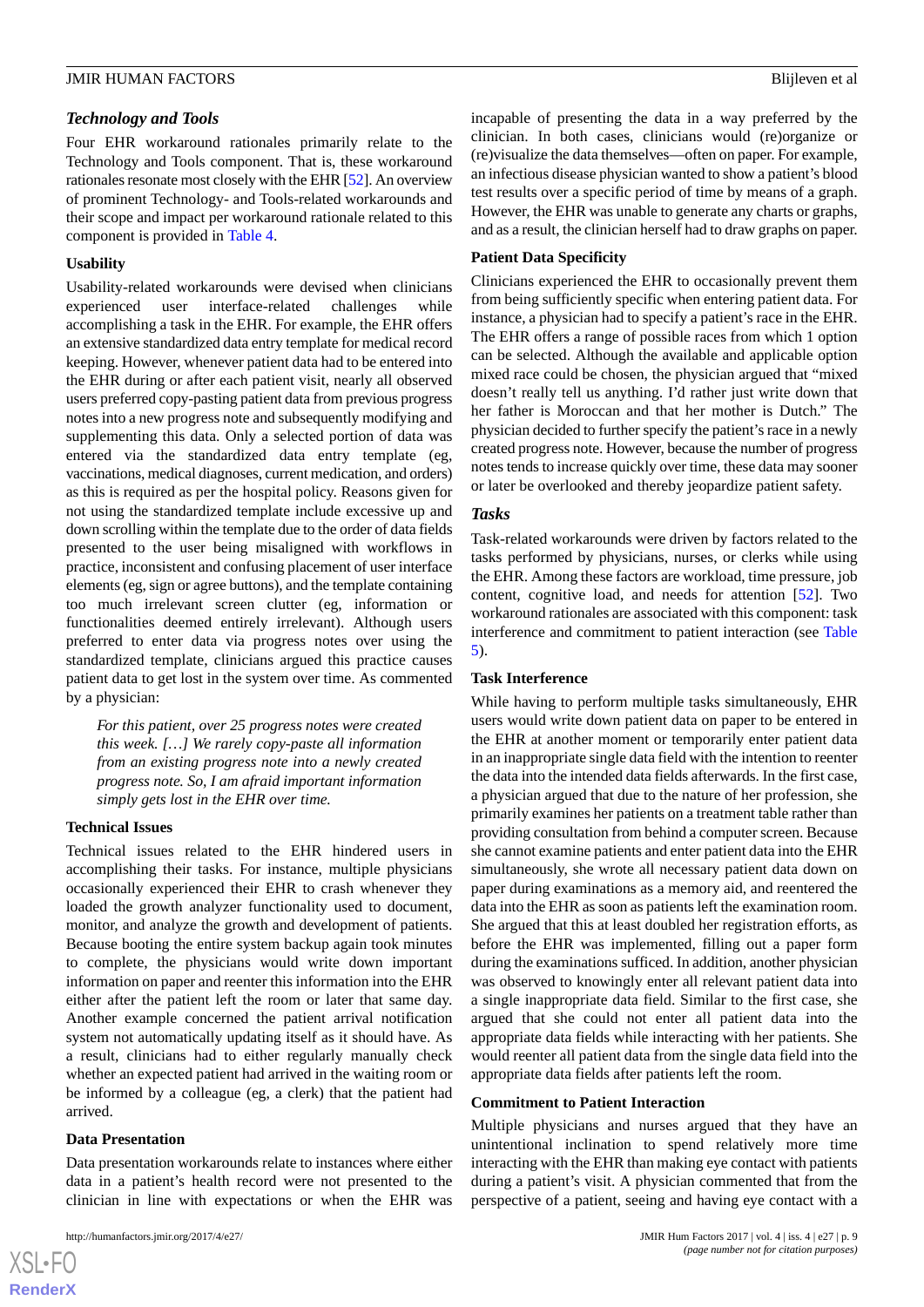doctor is an important psychological aspect of a patient's visit and well-being. As a result, clinicians decided to write down keywords during a patient's visit and enter these data into the EHR later on as they valued face-to-face interaction with patients over immediately entering patient data into the EHR. This same rationale applied to clinicians entering as much

patient data or draft orders as possible into the EHR before seeing patients. Although both workarounds were perceived to be less efficient, clinicians argued this was offset by increased quality of care as they allowed them to spend more time interacting with their patients.

<span id="page-9-0"></span>Table 5. Prominent EHR workarounds associated with Tasks and their scope and potential impact (↑ denotes an increase, ↓ denotes a decrease, • denotes a negligible influence, and ? denotes undecided. P stands for patient, C for health care professional [clinician or clerk], and O for the overall organization).

| Rationale                            | Workaround                                                                                                                                                                                                                                                            | Scope | Safety | Effectiveness | Efficiency |
|--------------------------------------|-----------------------------------------------------------------------------------------------------------------------------------------------------------------------------------------------------------------------------------------------------------------------|-------|--------|---------------|------------|
| Task interference                    | Writing patient data down on paper during examinations as a memory aid<br>and reentering these data into the EHR after patients left the examination<br>room, as some clinicians indicated that they cannot simultaneously examine<br>patients and enter patient data | C     |        |               |            |
|                                      | Writing patient data down on paper during telephone consultations as a<br>memory aid and reentering these data into the EHR after the telephone<br>conversation, as some clinicians indicated that they cannot simultaneously<br>call and enter patient data          | C     |        |               |            |
|                                      | Entering all relevant patient data into a single inappropriate data field and C<br>reentering these data into the appropriate data fields after patients left the<br>room                                                                                             |       |        |               |            |
| Commitment to patient<br>interaction | Writing down keywords on paper during patient visits and entering these<br>data into the EHR after patients left the room to spend more time interacting<br>with patients                                                                                             | PC    |        |               |            |
|                                      | Entering patient data or draft orders into the EHR before seeing patients to PC<br>spend more time interacting with patients                                                                                                                                          |       |        |               | ◡          |

<span id="page-9-1"></span>**Table 6.** Prominent EHR workarounds concerning the Organization and their scope and potential impact (↑ denotes an increase, ↓ denotes a decrease, • denotes a negligible influence, and ? denotes undecided. P stands for patient, C for health care professional [clinician or clerk], and O for the overall organization).

| Rationale                               | Workaround                                                                                                                                                                                                                                                | Scope       | Safety | Effectiveness | Efficiency |
|-----------------------------------------|-----------------------------------------------------------------------------------------------------------------------------------------------------------------------------------------------------------------------------------------------------------|-------------|--------|---------------|------------|
| Efficiency                              | Not updating do not resuscitate orders as this has to be done every time a<br>patient is readmitted to the hospital (sometimes every week)                                                                                                                | <b>PCO</b>  |        |               |            |
| Data migration policy                   | Requesting lab results from longer than 5 years ago via an online form, as<br>hospital management decided to not migrate lab results for more than 5<br>years ago to the her                                                                              | <b>PCO</b>  | ↓      |               |            |
| Enforced data entry                     | Entering patient data in progress notes rather than via the standard data entry PCO<br>template due to being forced to enter patient data of an unknown specificity<br>level (eg, specific type of knee surgery a patient had 13 years ago)               |             | J      |               | ↓          |
|                                         | Entering x in a mandatory data field to proceed when the supposed entry<br>in the data field is not known or beyond one's expertise                                                                                                                       | $_{\rm CO}$ |        |               |            |
| Required data entry op-<br>tion missing | Creating blank orders as multiple desired orders (eg, multivitamin supple-<br>ments) are not listed in the EHR despite being available                                                                                                                    | <b>PCO</b>  | ↓      |               |            |
|                                         | Entering (a part of) a patient's medication regimen in progress notes rather PCO<br>than the intended data entry fields in case the externally prescribed medica-<br>tion is not recognized by the EHR                                                    |             | ↓      |               | ↓          |
|                                         | Ordering a too low or too high drug dose enforced by technical limitations PCO<br>and entering a textual description in multiple data fields that the supposed<br>dosage should be, for example, 3.75 mg per day instead of the ordered 2.5<br>mg per day |             | ↓      |               | ↓          |
|                                         | Entering a diagnosis that most closely resonates with the actual diagnosis<br>as the desired data entry option is not offered                                                                                                                             | <b>PCO</b>  | ↓      |               |            |
|                                         | Writing allergy-related patient information down in a progress note as the<br>required allergy is not in the list of to-be-chosen allergies                                                                                                               | <b>PCO</b>  | ↓      |               |            |
|                                         | Leaving data field blank when the right option for "Reason for stopping"<br>medication" is not there in the drop-down list when stopping medication                                                                                                       | <b>PCO</b>  |        | $\gamma$      |            |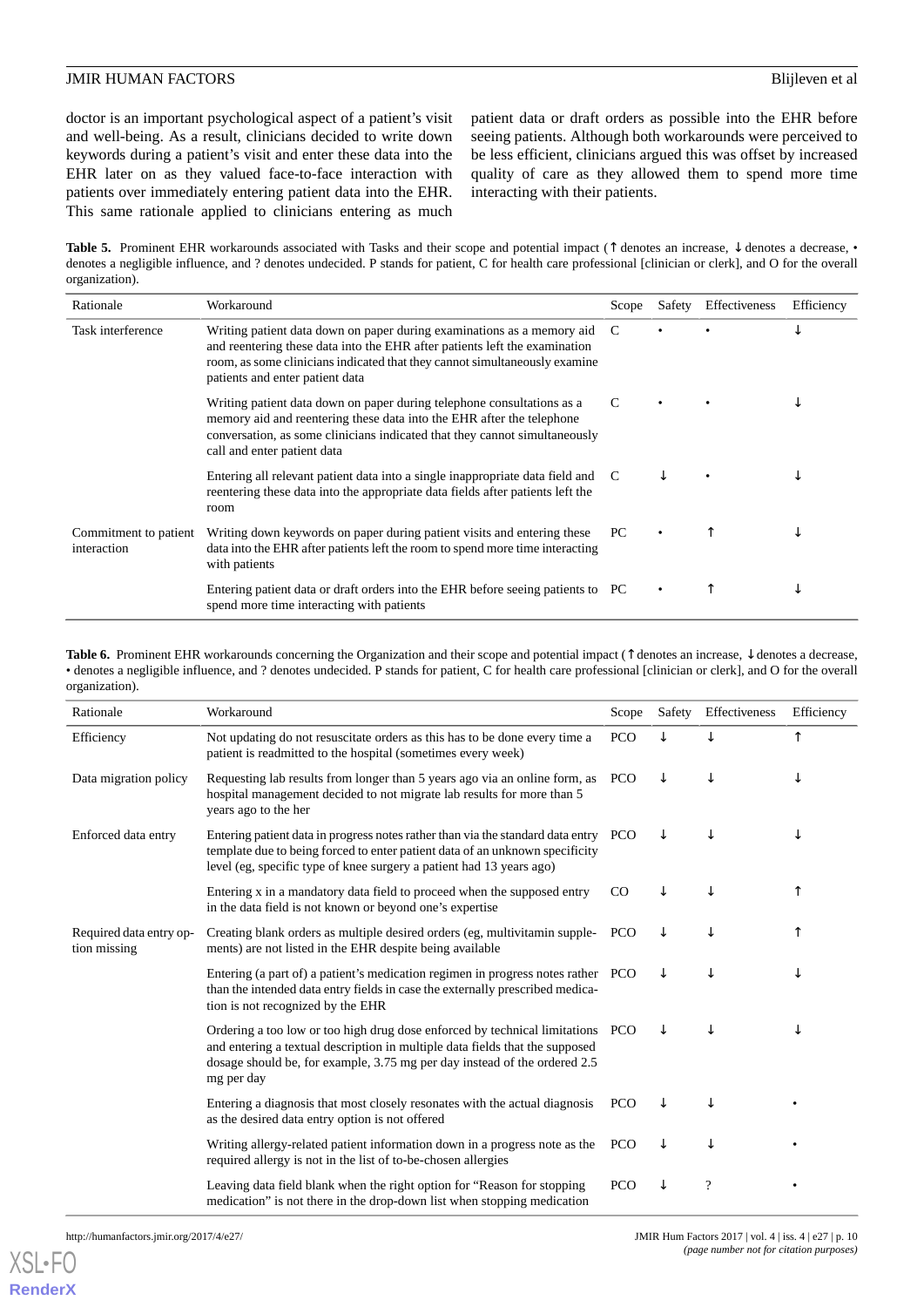# *Organization*

Workaround rationales associated with the Organization component of the work system stem from the organizational conditions in which EHR usage occurs [\[52](#page-15-11)]. Examples of organizational factors unintendedly driving the creation of workarounds are organizational and patient safety culture, supervisory and management style, and rules and regulations. Four EHR workaround rationales are associated with this component: efficiency, data migration policy, enforced data entry, and required data entry option missing (see [Table 6](#page-9-1)).

# **Efficiency**

Clinicians created workarounds to improve their actual efficiency of accomplishing tasks with the EHR. For example, clinicians knowingly did not reenter do not resuscitate (DNR) orders in the EHR. Although DNR orders are valid for up to 1 year, the EHR requires clinicians—as a result of the hospital policy—to reenter DNR orders every time a patient is readmitted to the hospital. In several cases, patients were readmitted every week on a routine basis. However, clinicians considered reentering DNR orders for such patients on a weekly basis a "waste of time" and therefore only entered a DNR order once. This order was only reentered upon request by the patient or after the order became invalid after a year. Although this practice made workflows of clinicians at hand more efficient, patient safety and effectiveness of care diminish as patients may change their mind about their DNR order after a week without explicitly communicating this to their clinician(s) (the latter being the main reason why this DNR reentry policy is enforced).

# **Data Migration Policy**

Multiple clinicians felt enforced to request (essential) historical data because of data migration policy decisions taken by the hospital management team during the design and implementation phase of the EHR. For example, only lab results dating back to a maximum of 5 years were to be migrated to the new EHR. Multiple hematologists argued that "In order to determine the right dosage for our hemophilia patients, it is paramount that we know the antibody values of our patients against specific drug types, basically from their moment of birth till the present." To gain access to lab results entered into the system used before the current EHR for more than 5 years ago, clinicians have to fill out an online form that takes 5-10 minutes of their time. The processing of these forms is estimated to require additional 3 days. Not only does this negatively impact efficiency, but it also poses direct threats to patient safety in emergency situations where the right dosage of a drug cannot be accurately determined due to the absence of historical lab results data.

# **Enforced Data Entry**

Clinicians occasionally experienced the EHR to force them to be overly specific when entering patient data. For instance, a patient told a physician to have had knee surgery back in 2003. When entering this information into the EHR, the physician was forced to specify the precise type of knee surgery from a multitude of possible options. Both the physician and patient were unsure of the exact type of knee surgery and the physician was unable to simply enter 'knee surgery'. This required specificity level of data entry did not stem from technical

limitations, but was enforced by the hospital policy as the options for knee surgery from which the physician can choose are linked to the types of knee surgeries performed within the hospital. The physician decided to enter these data in a progress note rather than in the appropriate data field.

# **Required Data Entry Option Missing**

The EHR occasionally did not offer data entry options desired by clinicians, particularly when ordering medication, altering a patient's current medication regimen, or entering symptoms into the patient's Problem List. For example, a physician wanted to order 3.75 mg of prednisone (1.5 tablets) per day for a patient. However, the EHR did not accept 3.75 mg and forced the physician to choose from either 2.5 mg (1 tablet) or 5 mg (2 tablets) per day. According to the physician, the EHR does not understand that the 2.5 mg tablets can be easily broken into half by patients. As the desired option of 3.75 mg was unavailable, the physician ordered 2.5 mg per day but entered a textual description in multiple data fields that the supposed dosage should be 3.75 mg per day. Although this workaround solved the workflow mismatch at the time, the physician commented to be "one hundred percent sure" that a medication error will occur to one of his patients sooner or later. "If one of my patients would be (re)admitted to hospital and the attending physician would only notice the EHR-enforced prescribed dosage of 2.5 mg of prednisone per day in the patient's medication overview rather than the prescribed dosage of 3.75 mg per day in the textual description, you can imagine what kinds of mistakes could be made." Upon closer inspection, it turned out that the root cause of this workaround did not result from the fact that the EHR could not process the physician's order. Instead, the drug ordering functionality of EHR is purposefully programmed this way as a result of the hospital policy as the list of all possible drugs to be ordered are derived from the inventory of the hospital pharmacy.

# *Physical Environment*

The Physical Environment component of the work system refers to the environment and its conditions in which various tasks are carried out [[52\]](#page-15-11). We observed and interviewed the case study participants in 3 distinct physical environments: private offices, examination rooms, and inpatient wards. However, no workaround rationales were associated with these physical environments or their conditions such as room layout, noise, lighting, temperature, or work station design.

# *Discussion*

# **Contribution**

Health care providers resort to informal work practices known as workarounds to handle exceptions to normal workflow unintendedly imposed by EHRs. Although workarounds may occasionally be favorable [\[27](#page-14-12)[,30](#page-14-14),[38\]](#page-15-2), they are generally suboptimal and may jeopardize patient safety, effectiveness of care, and efficiency of care [[31](#page-14-15)[-33](#page-14-17),[39-](#page-15-3)[41](#page-15-5)]. Given their potentially adverse impact, understanding why and how workarounds occur is pivotal to develop user-friendly EHRs and achieve greater alignment between work contexts and EHRs.

 $XS$  $\cdot$ FC **[RenderX](http://www.renderx.com/)**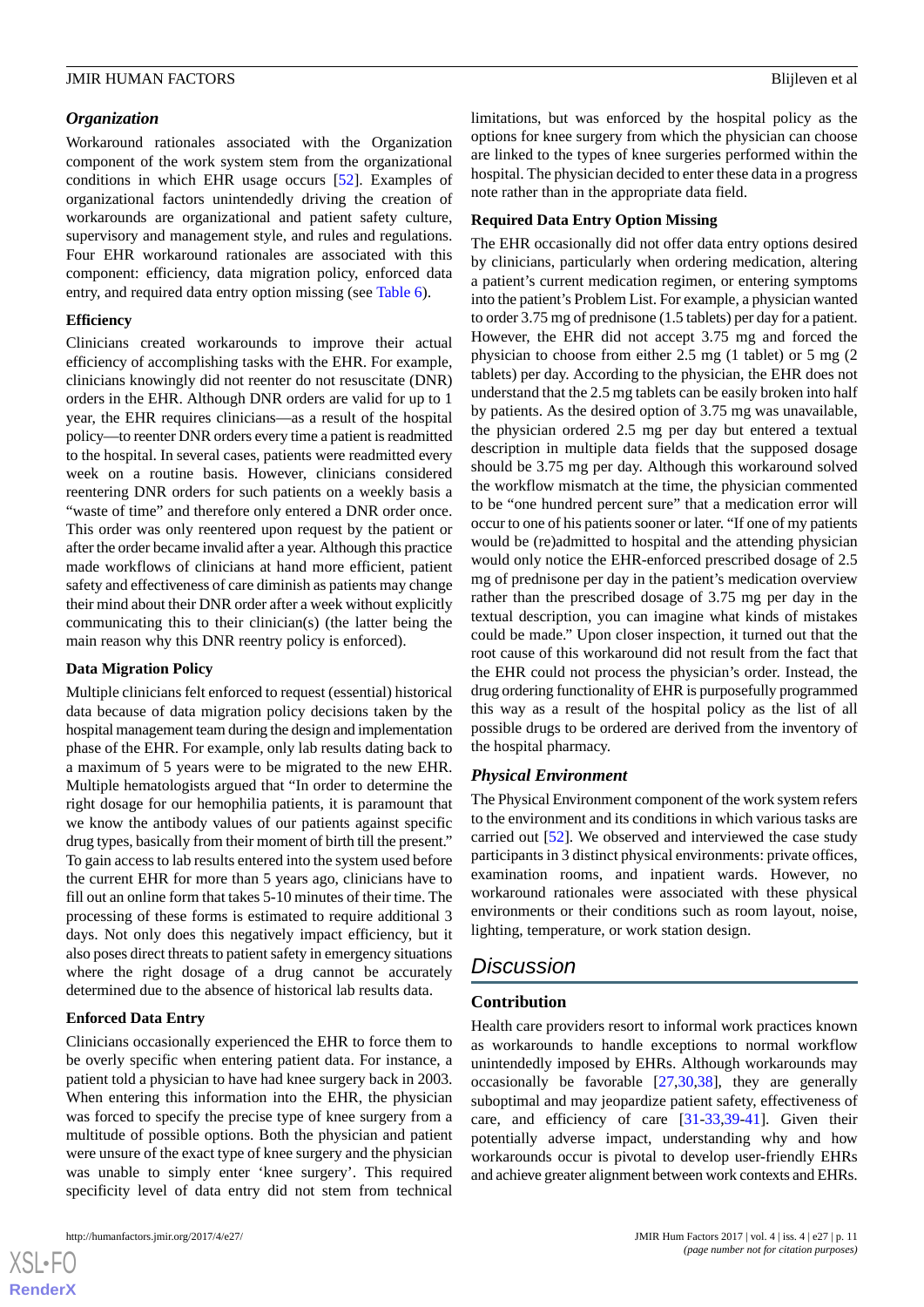Existing literature primarily provides insight into multiple reasons behind EHR workaround creation [[21](#page-14-8)[,36](#page-15-6),[48](#page-15-9)[-51](#page-15-10)] and describes several key features of EHR workarounds [[47\]](#page-15-8). However, research into the scope and impact of EHR workarounds on patient care processes is not as extensive. This narrows our understanding of the effects EHR workarounds have on the organizational workflows and outcomes of care services. This study contributes to the body of literature on EHR workarounds in 2 ways. First, we presented 15 bottom-up identified rationales for EHR workarounds. Our bottom-up approach meant looking at data in an open-minded way that led to the identification of 3 rationales that hitherto had not been identified by prior studies. Second, for each workaround rationale, we analyzed workarounds on their scope and impact from a sociotechnical perspective using SEIPS as a reference framework [[52\]](#page-15-11).

# **Identified Rationales for Electronic Health Record System Workarounds**

After coding our data using a bottom-up approach, we compared our results with those in existing literature on EHR workaround rationales to look for commonalities as well as differences. Concerning similarities, multiple of our rationales have also been described with identical terms in prior studies which have identified workarounds related to memory aid [\[21](#page-14-8),[36](#page-15-6)[,37](#page-15-1),[48,](#page-15-9)[65\]](#page-16-8), awareness [\[21](#page-14-8),[36,](#page-15-6)[37](#page-15-1)[,48](#page-15-9)], efficiency [[21,](#page-14-8)[36](#page-15-6),[37,](#page-15-1)[48](#page-15-9)], patient data specificity [[21](#page-14-8),[36,](#page-15-6)[48\]](#page-15-9), commitment to patient interaction (termed "sensorimotor preferences") [\[36](#page-15-6)[,48](#page-15-9)], required data entry options missing (termed "no correct path") [[21\]](#page-14-8), technical issues [[51\]](#page-15-10), and social norms (termed "cultural factors") [\[51](#page-15-10)]. In addition, in prior studies, our EHR workaround rationales "declarative knowledge," "procedural knowledge," and "usability" have been separately categorized [\[51](#page-15-10)] as well as merged in a single rationale [[21,](#page-14-8)[36](#page-15-6),[37,](#page-15-1)[48](#page-15-9)]: "knowledge/skill/ease of use." On the basis of our dataset, we found that "declarative knowledge," "procedural knowledge," and "usability" are rationales for workarounds that can be clearly distinguished and demand to be tackled in a different way.

Our workaround rationale taxonomy may be more refined compared with those in existing literature. Despite identical naming, existing examples of the rationale "efficiency" [[21,](#page-14-8)[36](#page-15-6),[37](#page-15-1),[48\]](#page-15-9) may not be identical or applicable to our rationale "efficiency." For example, Flanagan ME et al [\[21](#page-14-8)] mention that their most frequently encountered example of computer-based efficiency workarounds concerned users "copying and pasting text from previous progress notes into a new progress note." Although our observed clinicians did the exact same thing, we found that the rationale for this workaround was actually "usability" because the clinicians favored entering and copy-pasting the majority of patient data in progress notes due to low perceived usability of the standardized data entry template. In our study, only workarounds to which no other underlying rationales were applicable but to purely accomplish a task with greater efficiency were labeled as "efficiency."

Our rationales "data migration policy," "enforced data entry," and "task interference" do not directly correspond with rationales identified in existing literature. In contrast, our dataset provided no evidence of workarounds that could be directly

related to task complexity [[21](#page-14-8)[,36](#page-15-6),[48](#page-15-9)[,51](#page-15-10)], longitudinal data processes [\[21,](#page-14-8)[36](#page-15-6)[,48\]](#page-15-9), trust [[21,](#page-14-8)[36\]](#page-15-6), security [\[36,](#page-15-6)[51\]](#page-15-10), EHR vendor contract-related issues [\[51](#page-15-10)], or double or duplicate documentation due to hospitals using multiple incompatible EHRs [[50\]](#page-15-15). However, not all workaround rationales identified in prior research apply to our hospital setting. For example, we did not identify the workaround rationales "trust" (defined as "greater trust in paper over electronic version") [[21](#page-14-8)[,36](#page-15-6),[37\]](#page-15-1) or "security" (defined as "security associated with the EHR encourages paper use as an alternative") [\[36](#page-15-6),[51\]](#page-15-10) because any paper-based orders are no longer and in no way accepted in the case study hospital. EHR users therefore have no other option but to create computer-based rather than paper-based workarounds to proceed with their workflow when placing orders. In addition, we found no workaround rationales that could be associated with the Physical Environment component of the SEIPS framework. This could be due to the nature of the EHR studied, contrary to, for example, studies investigating workarounds to barcode medication administration (BCMA) systems. For example, physical factors to BCMA workarounds such as unreadable medication barcodes (eg, crinkled, missing, and torn), unreadable or missing patient identification wristbands (eg, chewed, soaked, and self-removed), or loud ambient noise preventing nurses from hearing scanner alarms [[33](#page-14-17)[,66](#page-16-9)] were not applicable in any of the 3 physical environments in which we observed EHR usage.

#### **Scope and Impact of EHR Workarounds**

Three interesting observations can be made regarding the scope and potential impact of workarounds on patient safety, effectiveness of care, and efficiency of care. First, nearly all observed workarounds except for those related to the rationale "social norms" could have a positive or negative impact on at least one of these 3 dimensions. The potential impact of workarounds should therefore not be underestimated. Second, all workarounds related to the rationales "enforced data entry" and "required data entry option missing" could reduce patient safety. Likewise, all workarounds related to the rationales "enforced data entry," "required data entry option missing," "usability," and "data presentation" could reduce the effectiveness of care. All workarounds related to the rationales "task interference," "commitment to patient interaction," "technical issues," and "data presentation" could reduce the efficiency of care. Third, tradeoffs could also be seen between the 3 dimensions. For example, all workarounds related to the rationale "commitment to patient interaction" showed an increase in effectiveness of care at the expense of efficiency of care. Workarounds should therefore be assessed with care from multiple perspectives.

In summary, knowing the scope as well as impact of each workaround aids health care practitioners and other stakeholders such as EHR developers or management in prioritizing the handling of workarounds. For example, in our case study hospital, multidisciplinary teams consisting of among others physicians, nurses, quality assurance staff, and EHR developers work together to identify, analyze, and resolve workarounds. A well-defined workflow in a specific specialty such as medication ordering in the gynecology department is generally taken as a starting point for workaround identification and

 $XS$  $\cdot$ FC **[RenderX](http://www.renderx.com/)**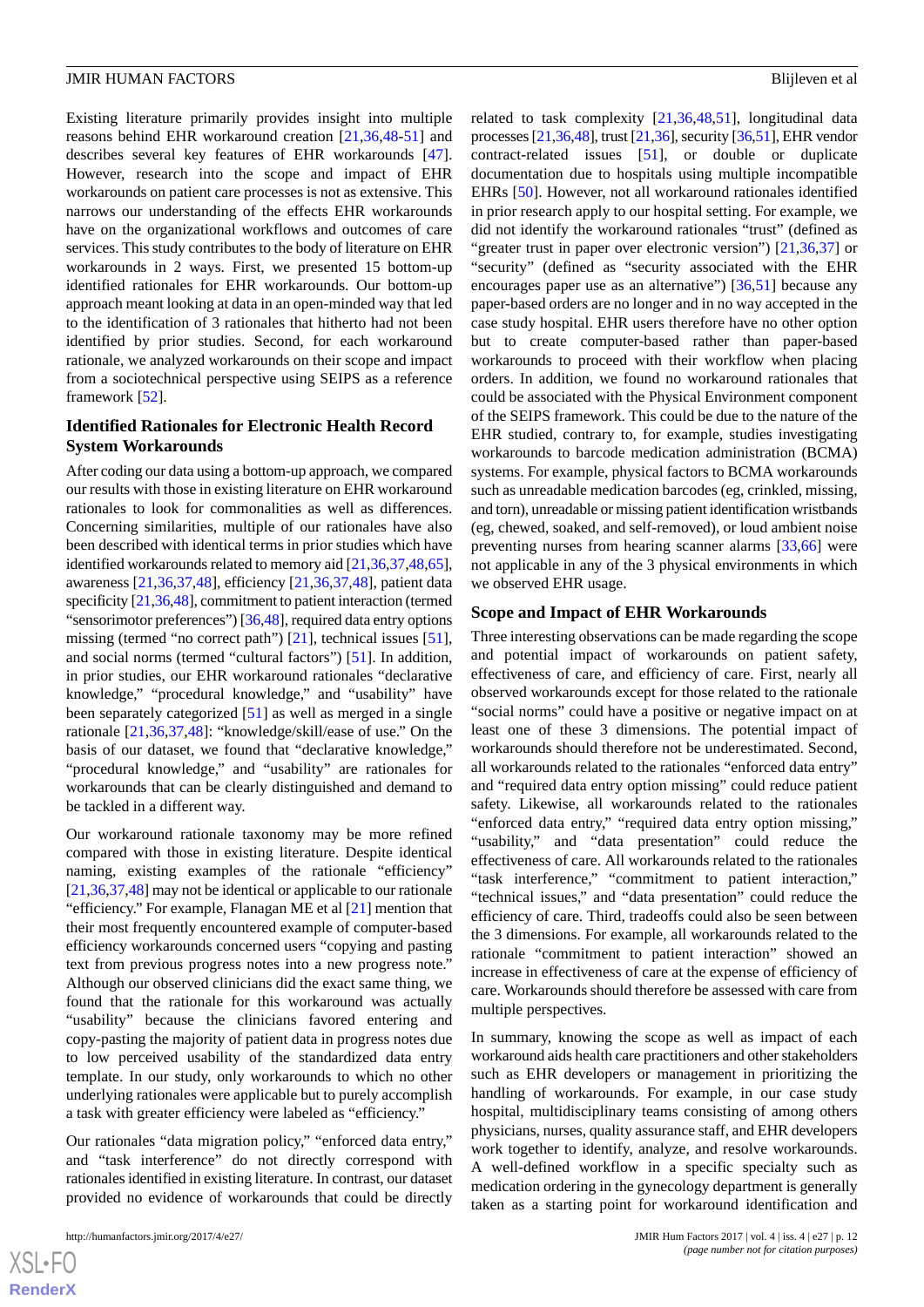analysis. If the perceived potential improvements of resolving the workarounds are deemed satisfactory, the identified workarounds are studied more broadly in other specialties as well to see if hospital-wide improvements could be achieved. Workarounds that are found to affect patients or have the potential to negatively impact patient safety are resolved first as patient safety is concern number one. Likewise, workarounds that affect patients and have the potential to improve patient safety are sustained and, if possible, integrated in user-EHR workflows. It should be taken into account that our definitions of patient safety, effectiveness of care, and efficiency of care may not be directly applicable to other hospitals. Results should therefore be interpreted with care.

#### **Added Value of the SEIPS Framework**

Concerning the sociotechnical perspective, we used an adapted version of the SEIPS framework [[52\]](#page-15-11) tailored to our context to interpret, analyze, and determine the scope and impact of each EHR workaround. The integrative and holistic perspective of the SEIPS framework proved useful to study workarounds in relation to not just the health care work system in which they were created but also in relation to the care processes performed and resulting outcomes on patient safety, effectiveness of care, and efficiency of care. This was beneficial for 3 main reasons.

First, the SEIPS framework allowed us to indicate what workaround rationales are most closely associated with each of the 5 components of the work system. This aided us in more accurately determining how each workaround could be resolved. For example, workaround rationales associated with the Persons component include a person's declarative knowledge and procedural knowledge of using the EHR. Such workarounds may most effectively be resolved through personal training to assure optimal and proper EHR use. Likewise, workaround rationales associated with the Organization component may most effectively be resolved through reviewing organizational policy and regulations and subsequently EHR data entry policies, whereas Tasks-related workarounds may most effectively be resolved through task redesign. Workaround rationales associated with the Technologies and Tools component were primarily the result of clinicians bringing their own workflow in line with the EHR-dictated workflow, as the latter is relatively fixed. These workarounds may, therefore, most effectively be resolved through EHR redesign efforts. However, it should be taken into account that workarounds must be thoroughly assessed before they are classified under 1 of the 5 work systems components of the SEIPS framework. For example, "required data entry option missing" workarounds seemed to be related to Technology and Tools-related workarounds at first sight. Upon closer inspection, however, it turned out that the root cause of these workarounds did not result from the EHR not being able to, for example, process physicians' orders or list additional data entry options. Instead, the drug ordering functionality of the EHR is purposefully programmed this way as a result of the hospital policy as the list of all possible drugs to be ordered are derived from the inventory of the hospital pharmacy—making them Organization-related workarounds.

Second and related to the foregoing, the SEIPS framework is supportive in planning these redesign efforts of the work system.

Multidisciplinary teams of physicians, nurses, quality assurance staff, and EHR developers, as aforementioned, reflect on the current configuration of the work system to prevent unfavorable workarounds from occurring. Likewise, future work system configurations are discussed to, for example, explore how a redesign of the EHR would impact interactions between the work system's people, tasks, organization, other tools and technologies, and internal and external environmental factors.

Finally, the adapted SEIPS framework including the workaround rationales associated with each work system component in [Figure 2](#page-4-1) is a snapshot of the studied sociotechnical system based on approximately 14 months of observations and interviews. Because EHR workarounds are subject to gradual change caused by, for example, changes in one's knowledge of the EHR, personal preferences, regulations, policy, care directives, or financing structures of the hospital, workarounds are not set in stone and may change over time. Multiple snapshots are being taken over time and compared in search of interesting clues about the evolution of workarounds and implications hereof in practice.

#### **Limitations of the Study**

This study has several limitations. First, this study was performed at a large academic hospital. EHRs in academic hospitals tend to be more complex than their nonacademic counterparts, as they must cater to the needs of many diverse highly specialized patient care practices each with varying electronic functionalities [[67\]](#page-16-10). Larger hospitals also tend to have access to more sophisticated and tailor-made EHRs including a large pool of technology-support personnel, contrary to smaller care practices generally relying on commercially available EHRs with less functionalities and limited information technology sources [\[47](#page-15-8)]. This means the results should be interpreted with care and may not be applicable to other health care contexts.

Second, the EHR studied had been in use for around half a year from the moment our first observations began. Although the case study participants indicated to be largely past the valley of despair [\[68](#page-16-11)], workaround rationales became increasingly or decreasingly prevalent as time progressed. For example, workarounds created due to a lack of declarative or procedural knowledge of using the EHR occurred far more frequently than the other types of workarounds within the first months of observation. These workarounds became less prevalent as case study participants steadily became more proficient in using the EHR while our observations continued for over a year. The greater the user proficiency with the EHR, the more other rationales for workarounds such as the need to enter patient data with greater or lesser specificity or preferring alternative ways of data presentation came to the fore.

Third, we may not have captured all workarounds used in practice. However, the observations and interviews continued till the research team (VB, KK, MW, and MJ) agreed that data saturation was achieved. This is confirmed by the large number and broad variety of workarounds we observed. This led to the development of a solid set of workaround rationales that can be used to analyze workarounds that we may not have seen during our observations or interviews.

 $XSI - F($ **[RenderX](http://www.renderx.com/)**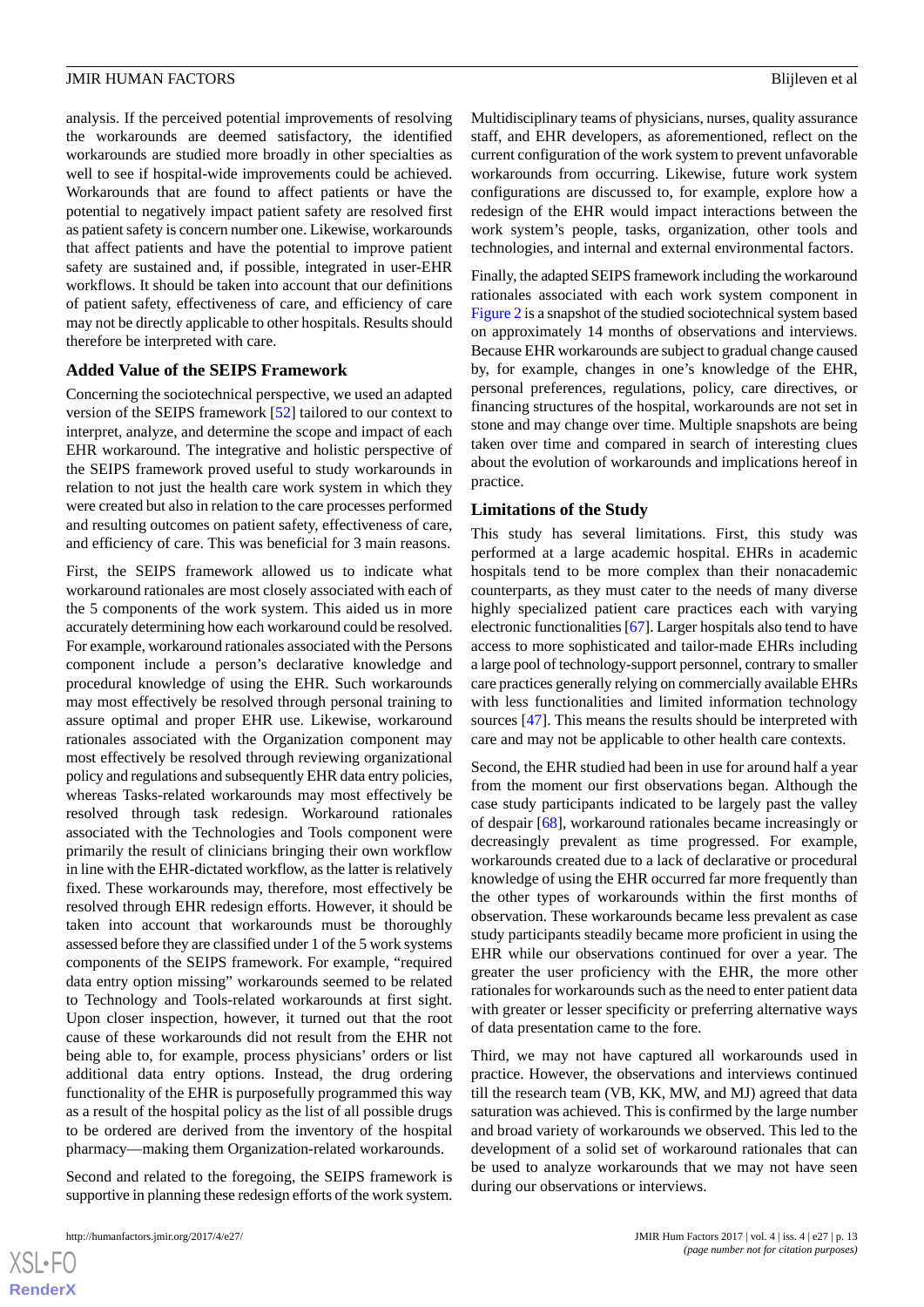Finally, to mitigate the Hawthorne effect during observations and audiovisual recordings, we clearly communicated to the participants what is in it for them. We explained how participating in the research project was an opportunity to improve the EHR and thereby reduce potentially negative impacts on patient safety, effectiveness of care, and efficiency of care. We also stressed that we were observing the EHR rather than the participant and clearly communicated that data gathered are made fully anonymous, cannot be traced back to them, and will not be shared with anyone else not belonging to the research team. This reassured the participants to use their EHR as they normally would without fear of potentially being reprimanded or rebuked after participation. Participants actually commented to be glad that research was being performed on EHR workarounds because they were aware of their potentially hazardous effects. Finally, the audiovisual camera was permanently and unobtrusively installed for the duration of the observations and interviews, and did not require frequent maintenance or recalibration. Observers were positioned at a safe distance from the clinician using the EHR (see [\[69](#page-16-12)]).

# **Future Research**

Further research is currently being performed for the identification of key features of the identified EHR workarounds. Examples of such features include their cascadedness (ie, whether a workaround is stand-alone or initiates a series of additional workarounds), avoidability, anticipatedness, and repetitiveness. This knowledge may then be used to better understand the implications EHR workarounds may have on the safe, effective, and efficient delivery of care to patients, as well as aid in subsequently determining how they should be handled.

Two main recommendations for future research can be given. First, additional observational studies using a top-down approach (eg, [\[21](#page-14-8),[37,](#page-15-1)[48](#page-15-9)] for top-down approaches) could be performed to see whether the coding taxonomy containing the 15 EHR workaround rationales could be refined or extended. Second, future research could also study how changes in work system component-related factors such as EHR user training, physical workspace layout, organizational policies, task content, or redesign efforts of the EHR could result in a more balanced and close fit between the various work system components.

# **Acknowledgments**

The authors would like to extend their gratitude to all the physicians, nurses, and clerks who participated in this study.

# **Authors' Contributions**

VB, KK, and MJ collected the data. VB, KK, MW, and MJ analyzed the data. VB wrote the manuscript. KK and MJ edited the manuscript. All authors read and approved the final manuscript.

# <span id="page-13-0"></span>**Conflicts of Interest**

None declared.

# <span id="page-13-1"></span>**References**

- 1. Angst CM, Agarwal R. Adoption of electronic health records in the presence of privacy concerns: the elaboration likelihood model individual persuasion. MIS Quarterly 2009 Jun;33(2):339-370.
- <span id="page-13-2"></span>2. Blumenthal D, Glaser JP. Information technology comes to medicine. N Engl J Med 2007 Jun 14;356(24):2527-2534. [doi: [10.1056/NEJMhpr066212](http://dx.doi.org/10.1056/NEJMhpr066212)] [Medline: [17568035](http://www.ncbi.nlm.nih.gov/entrez/query.fcgi?cmd=Retrieve&db=PubMed&list_uids=17568035&dopt=Abstract)]
- 3. Hollingworth W, Devine EB, Hansen RN, Lawless NM, Comstock BA, Wilson-Norton JL, et al. The impact of e-prescribing on prescriber and staff time in ambulatory care clinics: a time motion study. J Am Med Inform Assoc 2007;14(6):722-730 [[FREE Full text](http://jamia.oxfordjournals.org/cgi/pmidlookup?view=long&pmid=17712088)] [doi: [10.1197/jamia.M2377](http://dx.doi.org/10.1197/jamia.M2377)] [Medline: [17712088](http://www.ncbi.nlm.nih.gov/entrez/query.fcgi?cmd=Retrieve&db=PubMed&list_uids=17712088&dopt=Abstract)]
- <span id="page-13-4"></span><span id="page-13-3"></span>4. King J, Patel V, Jamoom EW, Furukawa MF. Clinical benefits of electronic health record use: national findings. Health Serv Res 2014 Feb;49(1 Pt 2):392-404 [\[FREE Full text\]](http://europepmc.org/abstract/MED/24359580) [doi: [10.1111/1475-6773.12135\]](http://dx.doi.org/10.1111/1475-6773.12135) [Medline: [24359580\]](http://www.ncbi.nlm.nih.gov/entrez/query.fcgi?cmd=Retrieve&db=PubMed&list_uids=24359580&dopt=Abstract)
- 5. Miller RH, West C, Brown TM, Sim I, Ganchoff C. The value of electronic health records in solo or small group practices. Health Aff (Millwood) 2005;24(5):1127-1137 [[FREE Full text](http://content.healthaffairs.org/cgi/pmidlookup?view=long&pmid=16162555)] [doi: [10.1377/hlthaff.24.5.1127](http://dx.doi.org/10.1377/hlthaff.24.5.1127)] [Medline: [16162555](http://www.ncbi.nlm.nih.gov/entrez/query.fcgi?cmd=Retrieve&db=PubMed&list_uids=16162555&dopt=Abstract)]
- 6. Cebul RD, Love TE, Jain AK, Hebert CJ. Electronic health records and quality of diabetes care. N Engl J Med 2011 Sep 1;365(9):825-833. [doi: [10.1056/NEJMsa1102519](http://dx.doi.org/10.1056/NEJMsa1102519)] [Medline: [21879900\]](http://www.ncbi.nlm.nih.gov/entrez/query.fcgi?cmd=Retrieve&db=PubMed&list_uids=21879900&dopt=Abstract)
- <span id="page-13-5"></span>7. Cheriff AD, Kapur AG, Qiu M, Cole CL. Physician productivity and the ambulatory EHR in a large academic multi-specialty physician group. Int J Med Inform 2010 Jul;79(7):492-500. [doi: [10.1016/j.ijmedinf.2010.04.006\]](http://dx.doi.org/10.1016/j.ijmedinf.2010.04.006) [Medline: [20478738\]](http://www.ncbi.nlm.nih.gov/entrez/query.fcgi?cmd=Retrieve&db=PubMed&list_uids=20478738&dopt=Abstract)
- <span id="page-13-6"></span>8. Carrington JM, Effken JA. Strengths and limitations of the electronic health record for documenting clinical events. Comput Inform Nurs 2011 Jun;29(6):360-367. [doi: [10.1097/NCN.0b013e3181fc4139](http://dx.doi.org/10.1097/NCN.0b013e3181fc4139)] [Medline: [21107239\]](http://www.ncbi.nlm.nih.gov/entrez/query.fcgi?cmd=Retrieve&db=PubMed&list_uids=21107239&dopt=Abstract)
- 9. Goetz Goldberg D, Kuzel AJ, Feng LB, DeShazo JP, Love LE. EHRs in primary care practices: benefits, challenges, and successful strategies. Am J Manag Care 2012 Feb 01;18(2):e48-e54 [[FREE Full text\]](http://www.ajmc.com/pubMed.php?pii=43603) [Medline: [22435884\]](http://www.ncbi.nlm.nih.gov/entrez/query.fcgi?cmd=Retrieve&db=PubMed&list_uids=22435884&dopt=Abstract)
- 10. Howard J, Clark EC, Friedman A, Crosson JC, Pellerano M, Crabtree BF, et al. Electronic health record impact on work burden in small, unaffiliated, community-based primary care practices. J Gen Intern Med 2013 Jan;28(1):107-113 [\[FREE](http://europepmc.org/abstract/MED/22926633) [Full text\]](http://europepmc.org/abstract/MED/22926633) [doi: [10.1007/s11606-012-2192-4](http://dx.doi.org/10.1007/s11606-012-2192-4)] [Medline: [22926633](http://www.ncbi.nlm.nih.gov/entrez/query.fcgi?cmd=Retrieve&db=PubMed&list_uids=22926633&dopt=Abstract)]
- 11. Zlabek JA, Wickus JW, Mathiason MA. Early cost and safety benefits of an inpatient electronic health record. J Am Med Inform Assoc 2011;18(2):169-172 [\[FREE Full text](http://jamia.oxfordjournals.org/cgi/pmidlookup?view=long&pmid=21292703)] [doi: [10.1136/jamia.2010.007229](http://dx.doi.org/10.1136/jamia.2010.007229)] [Medline: [21292703](http://www.ncbi.nlm.nih.gov/entrez/query.fcgi?cmd=Retrieve&db=PubMed&list_uids=21292703&dopt=Abstract)]

 $XS$  • FO **[RenderX](http://www.renderx.com/)**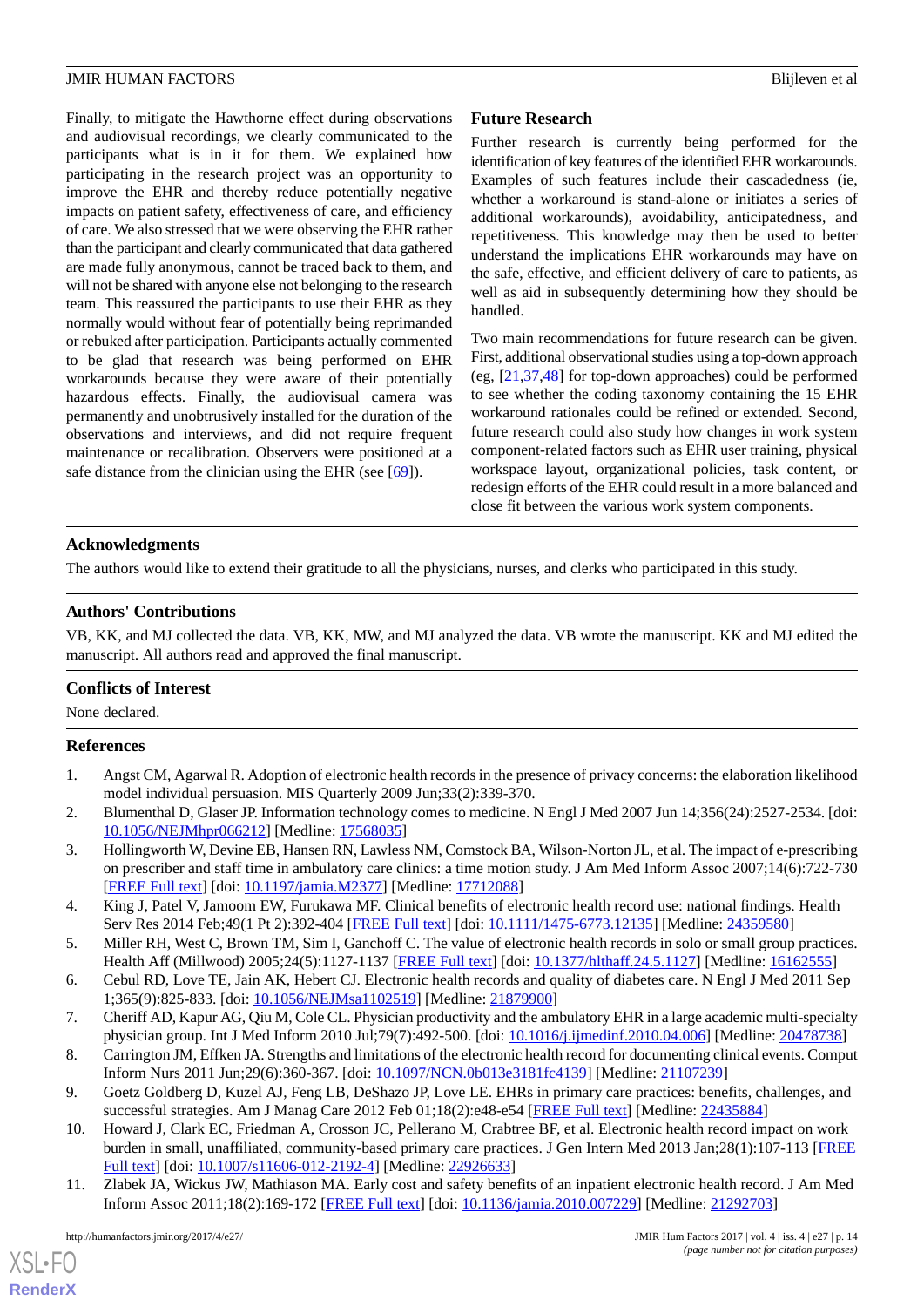- <span id="page-14-0"></span>12. Adler-Milstein J, Salzberg C, Franz C, Orav EJ, Newhouse JP, Bates DW. Effect of electronic health records on health care costs: longitudinal comparative evidence from community practices. Ann Intern Med 2013 Jul 16;159(2):97-104. [doi: [10.7326/0003-4819-159-2-201307160-00004](http://dx.doi.org/10.7326/0003-4819-159-2-201307160-00004)] [Medline: [23856682](http://www.ncbi.nlm.nih.gov/entrez/query.fcgi?cmd=Retrieve&db=PubMed&list_uids=23856682&dopt=Abstract)]
- <span id="page-14-2"></span><span id="page-14-1"></span>13. Blumenthal D, Tavenner M. The "meaningful use" regulation for electronic health records. N Engl J Med 2010 Aug 5;363(6):501-504. [doi: [10.1056/NEJMp1006114\]](http://dx.doi.org/10.1056/NEJMp1006114) [Medline: [20647183\]](http://www.ncbi.nlm.nih.gov/entrez/query.fcgi?cmd=Retrieve&db=PubMed&list_uids=20647183&dopt=Abstract)
- 14. Abramson EL, McGinnis S, Edwards A, Maniccia DM, Moore J, Kaushal R, HITEC investigators. Electronic health record adoption and health information exchange among hospitals in New York State. J Eval Clin Pract 2012 Dec;18(6):1156-1162. [doi: [10.1111/j.1365-2753.2011.01755.x](http://dx.doi.org/10.1111/j.1365-2753.2011.01755.x)] [Medline: [21914089](http://www.ncbi.nlm.nih.gov/entrez/query.fcgi?cmd=Retrieve&db=PubMed&list_uids=21914089&dopt=Abstract)]
- <span id="page-14-3"></span>15. Boonstra A, Versluis A, Vos JF. Implementing electronic health records in hospitals: a systematic literature review. BMC Health Serv Res 2014 Sep 04;14:370 [\[FREE Full text\]](http://bmchealthservres.biomedcentral.com/articles/10.1186/1472-6963-14-370) [doi: [10.1186/1472-6963-14-370](http://dx.doi.org/10.1186/1472-6963-14-370)] [Medline: [25190184](http://www.ncbi.nlm.nih.gov/entrez/query.fcgi?cmd=Retrieve&db=PubMed&list_uids=25190184&dopt=Abstract)]
- <span id="page-14-4"></span>16. Robertson A, Cresswell K, Takian A, Petrakaki D, Crowe S, Cornford T, et al. Implementation and adoption of nationwide electronic health records in secondary care in England: qualitative analysis of interim results from a prospective national evaluation. BMJ 2010 Sep 01;341:c4564 [[FREE Full text\]](http://www.bmj.com/cgi/pmidlookup?view=long&pmid=20813822) [Medline: [20813822\]](http://www.ncbi.nlm.nih.gov/entrez/query.fcgi?cmd=Retrieve&db=PubMed&list_uids=20813822&dopt=Abstract)
- <span id="page-14-5"></span>17. Henry J, Pylypchuk Y, Searcy T, Patel V. Health IT. 2016 May. Adoption of Electronic Health Record Systems among U.S. Non-Federal Acute Care Hospitals: 2008-2015 URL: [https://www.healthit.gov/sites/default/files/briefs/](https://www.healthit.gov/sites/default/files/briefs/2015_hospital_adoption_db_v17.pdf) [2015\\_hospital\\_adoption\\_db\\_v17.pdf](https://www.healthit.gov/sites/default/files/briefs/2015_hospital_adoption_db_v17.pdf)[\[WebCite Cache ID 6pcicpUjJ\]](http://www.webcitation.org/

                                6pcicpUjJ)
- <span id="page-14-6"></span>18. Miller RH, Sim I. Physicians' use of electronic medical records: barriers and solutions. Health Aff (Millwood) 2004;23(2):116-126 [[FREE Full text](http://content.healthaffairs.org/cgi/pmidlookup?view=long&pmid=15046136)] [Medline: [15046136](http://www.ncbi.nlm.nih.gov/entrez/query.fcgi?cmd=Retrieve&db=PubMed&list_uids=15046136&dopt=Abstract)]
- <span id="page-14-7"></span>19. Rose AF, Schnipper JL, Park ER, Poon EG, Li Q, Middleton B. Using qualitative studies to improve the usability of an EMR. J Biomed Inform 2005 Feb;38(1):51-60 [[FREE Full text](https://linkinghub.elsevier.com/retrieve/pii/S1532-0464(04)00152-2)] [doi: [10.1016/j.jbi.2004.11.006](http://dx.doi.org/10.1016/j.jbi.2004.11.006)] [Medline: [15694885\]](http://www.ncbi.nlm.nih.gov/entrez/query.fcgi?cmd=Retrieve&db=PubMed&list_uids=15694885&dopt=Abstract)
- <span id="page-14-8"></span>20. Ash JS, Gorman PN, Lavelle M, Payne TH, Massaro TA, Frantz GL, et al. A cross-site qualitative study of physician order entry. J Am Med Inform Assoc 2003;10(2):188-200 [[FREE Full text](http://jamia.oxfordjournals.org/cgi/pmidlookup?view=long&pmid=12595408)] [Medline: [12595408\]](http://www.ncbi.nlm.nih.gov/entrez/query.fcgi?cmd=Retrieve&db=PubMed&list_uids=12595408&dopt=Abstract)
- <span id="page-14-9"></span>21. Flanagan ME, Saleem JJ, Millitello LG, Russ AL, Doebbeling BN. Paper- and computer-based workarounds to electronic health record use at three benchmark institutions. J Am Med Inform Assoc 2013 Jun;20(e1):e59-e66 [[FREE Full text](http://jamia.oxfordjournals.org/cgi/pmidlookup?view=long&pmid=23492593)] [doi: [10.1136/amiajnl-2012-000982](http://dx.doi.org/10.1136/amiajnl-2012-000982)] [Medline: [23492593](http://www.ncbi.nlm.nih.gov/entrez/query.fcgi?cmd=Retrieve&db=PubMed&list_uids=23492593&dopt=Abstract)]
- <span id="page-14-10"></span>22. Campbell EM, Sittig DF, Ash JS, Guappone KP, Dykstra RH. Types of unintended consequences related to computerized provider order entry. J Am Med Inform Assoc 2006;13(5):547-556 [\[FREE Full text](http://jamia.oxfordjournals.org/cgi/pmidlookup?view=long&pmid=16799128)] [doi: [10.1197/jamia.M2042](http://dx.doi.org/10.1197/jamia.M2042)] [Medline: [16799128](http://www.ncbi.nlm.nih.gov/entrez/query.fcgi?cmd=Retrieve&db=PubMed&list_uids=16799128&dopt=Abstract)]
- 23. Campbell EM, Guappone KP, Sittig DF, Dykstra RH, Ash JS. Computerized provider order entry adoption: implications for clinical workflow. J Gen Intern Med 2009 Jan;24(1):21-26 [[FREE Full text](http://europepmc.org/abstract/MED/19020942)] [doi: [10.1007/s11606-008-0857-9\]](http://dx.doi.org/10.1007/s11606-008-0857-9) [Medline: [19020942](http://www.ncbi.nlm.nih.gov/entrez/query.fcgi?cmd=Retrieve&db=PubMed&list_uids=19020942&dopt=Abstract)]
- <span id="page-14-11"></span>24. Cresswell KM, Worth A, Sheikh A. Integration of a nationally procured electronic health record system into user work practices. BMC Med Inform Decis Mak 2012;12:15. [doi: [10.1186/1472-6947-12-15](http://dx.doi.org/10.1186/1472-6947-12-15)]
- <span id="page-14-12"></span>25. Aarts J, Ash J, Berg M. Extending the understanding of computerized physician order entry: implications for professional collaboration, workflow and quality of care. Int J Med Inform 2007 Jun;76(Suppl 1):S4-13. [doi: [10.1016/j.ijmedinf.2006.05.009\]](http://dx.doi.org/10.1016/j.ijmedinf.2006.05.009) [Medline: [16798068](http://www.ncbi.nlm.nih.gov/entrez/query.fcgi?cmd=Retrieve&db=PubMed&list_uids=16798068&dopt=Abstract)]
- 26. Carayon P, Karsh BT, Cartmill R, Hoonakker P, Hundt AS, Krueger D, et al. healthit.ahrq. 2010 Jul. Incorporating Health IT Into Workflow Redesign: Request for Information Summary Report URL: [https://healthit.ahrq.gov/sites/default/files/](https://healthit.ahrq.gov/sites/default/files/docs/citation/workflowredesignrfi.pdf) [docs/citation/workflowredesignrfi.pdf](https://healthit.ahrq.gov/sites/default/files/docs/citation/workflowredesignrfi.pdf) [accessed 2017-09-29] [\[WebCite Cache ID 6tpwffDzw](http://www.webcitation.org/

                                6tpwffDzw)]
- <span id="page-14-13"></span>27. Ash JS, Sittig DF, Dykstra RH, Guappone K, Carpenter JD, Seshadri V. Categorizing the unintended sociotechnical consequences of computerized provider order entry. Int J Med Inform 2007 Jun;76(Suppl 1):S21-S27. [doi: [10.1016/j.ijmedinf.2006.05.017\]](http://dx.doi.org/10.1016/j.ijmedinf.2006.05.017) [Medline: [16793330](http://www.ncbi.nlm.nih.gov/entrez/query.fcgi?cmd=Retrieve&db=PubMed&list_uids=16793330&dopt=Abstract)]
- <span id="page-14-14"></span>28. Ash JS, Sittig DF, Poon EG, Guappone K, Campbell E, Dykstra RH. The extent and importance of unintended consequences related to computerized provider order entry. J Am Med Inform Assoc 2007;14(4):415-423 [\[FREE Full text\]](http://europepmc.org/abstract/MED/17460127) [doi: [10.1197/jamia.M2373](http://dx.doi.org/10.1197/jamia.M2373)] [Medline: [17460127](http://www.ncbi.nlm.nih.gov/entrez/query.fcgi?cmd=Retrieve&db=PubMed&list_uids=17460127&dopt=Abstract)]
- <span id="page-14-15"></span>29. Greenhalgh T, Potts HW, Wong G, Bark P, Swinglehurst D. Tensions and paradoxes in electronic patient record research: a systematic literature review using the meta-narrative method. Milbank Q 2009 Dec;87(4):729-788 [\[FREE Full text](http://europepmc.org/abstract/MED/20021585)] [doi: [10.1111/j.1468-0009.2009.00578.x\]](http://dx.doi.org/10.1111/j.1468-0009.2009.00578.x) [Medline: [20021585\]](http://www.ncbi.nlm.nih.gov/entrez/query.fcgi?cmd=Retrieve&db=PubMed&list_uids=20021585&dopt=Abstract)
- <span id="page-14-16"></span>30. Niazkhani Z, Pirnejad H, van der Sijs H, Aarts J. Evaluating the medication process in the context of CPOE use: the significance of working around the system. Int J Med Inform 2011 Jul;80(7):490-506. [doi: [10.1016/j.ijmedinf.2011.03.009\]](http://dx.doi.org/10.1016/j.ijmedinf.2011.03.009) [Medline: [21555237](http://www.ncbi.nlm.nih.gov/entrez/query.fcgi?cmd=Retrieve&db=PubMed&list_uids=21555237&dopt=Abstract)]
- <span id="page-14-17"></span>31. Halbesleben JR, Wakefield DS, Wakefield BJ. Work-arounds in health care settings: literature review and research agenda. Health Care Manage Rev 2008;33(1):2-12. [doi: [10.1097/01.HMR.0000304495.95522.ca](http://dx.doi.org/10.1097/01.HMR.0000304495.95522.ca)] [Medline: [18091439\]](http://www.ncbi.nlm.nih.gov/entrez/query.fcgi?cmd=Retrieve&db=PubMed&list_uids=18091439&dopt=Abstract)
- 32. Kobayashi M, Fussell SR, Xiao Y, Seagull FJ. Work coordination, workflow, and workarounds in a medical context. In: CHI '05 Extended Abstracts on Human Factors in Computing Systems. New York, USA: ACM; 2005 Presented at: CHI EA '05; April 02 - 07, 2005; Portland, OR, USA p. 1561-1564. [doi: [10.1145/1056808.1056966](http://dx.doi.org/10.1145/1056808.1056966)]
- 33. Koppel R, Wetterneck T, Telles JL, Karsh BT. Workarounds to barcode medication administration systems: their occurrences, causes, and threats to patient safety. J Am Med Inform Assoc 2008;15(4):408-423 [\[FREE Full text\]](http://jamia.oxfordjournals.org/cgi/pmidlookup?view=long&pmid=18436903) [doi: [10.1197/jamia.M2616](http://dx.doi.org/10.1197/jamia.M2616)] [Medline: [18436903](http://www.ncbi.nlm.nih.gov/entrez/query.fcgi?cmd=Retrieve&db=PubMed&list_uids=18436903&dopt=Abstract)]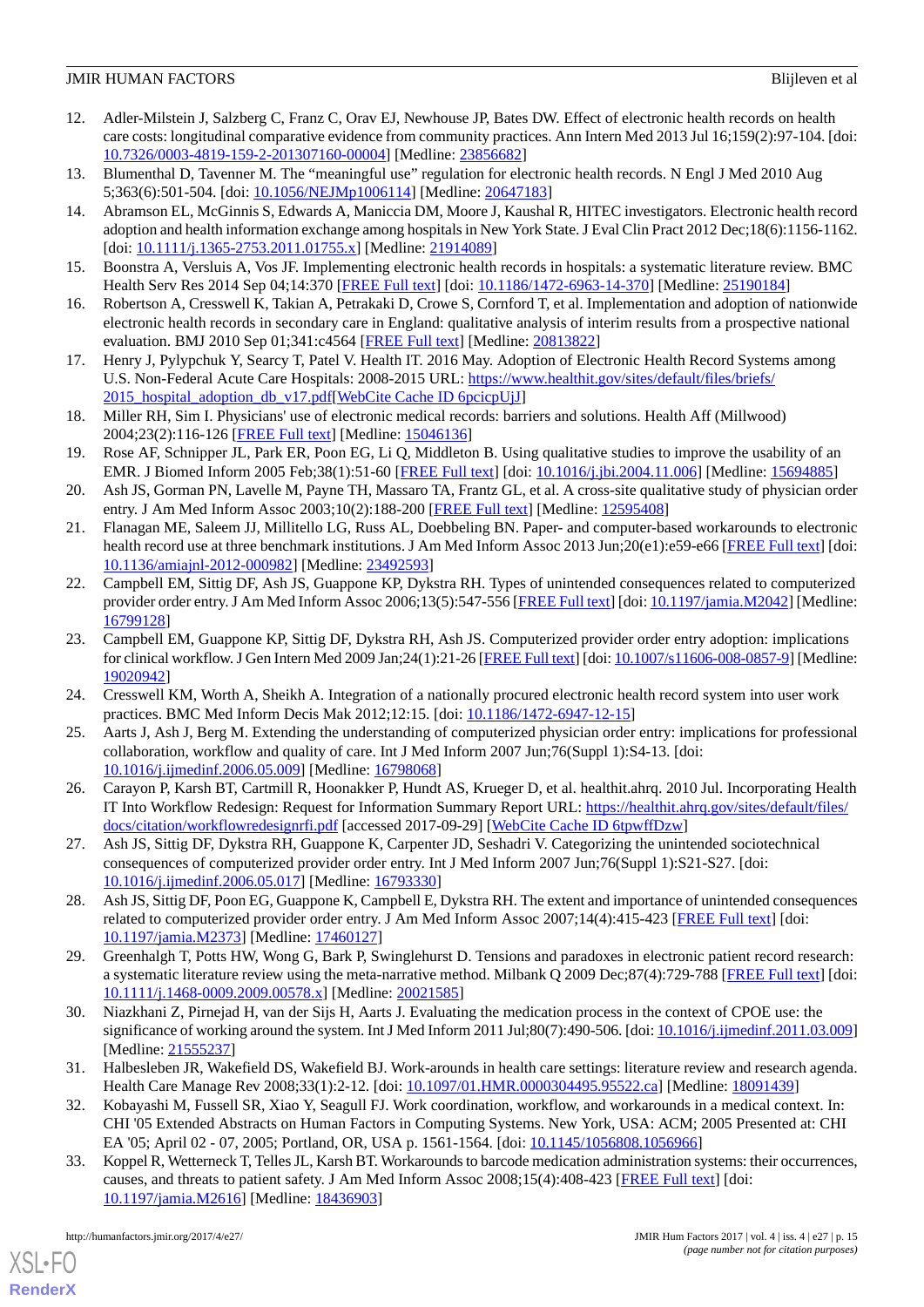- <span id="page-15-0"></span>34. Ash JS, Berg M, Coiera E. Some unintended consequences of information technology in health care: the nature of patient care information system-related errors. J Am Med Inform Assoc 2004;11(2):104-112 [[FREE Full text](http://jamia.oxfordjournals.org/lookup/pmidlookup?view=long&pmid=14633936)] [doi: [10.1197/jamia.M1471](http://dx.doi.org/10.1197/jamia.M1471)] [Medline: [14633936](http://www.ncbi.nlm.nih.gov/entrez/query.fcgi?cmd=Retrieve&db=PubMed&list_uids=14633936&dopt=Abstract)]
- 35. Ash JS, Sittig DF, Seshadri V, Dykstra RH, Carpenter JD, Stavri PZ. Adding insight: a qualitative cross-site study of physician order entry. Int J Med Inform 2005 Aug;74(7-8):623-628 [[FREE Full text](http://europepmc.org/abstract/MED/15964780)] [doi: [10.1016/j.ijmedinf.2005.05.005](http://dx.doi.org/10.1016/j.ijmedinf.2005.05.005)] [Medline: [15964780](http://www.ncbi.nlm.nih.gov/entrez/query.fcgi?cmd=Retrieve&db=PubMed&list_uids=15964780&dopt=Abstract)]
- <span id="page-15-6"></span>36. Saleem JJ, Russ AL, Justice CF, Hagg H, Ebright PR, Woodbridge PA, et al. Exploring the persistence of paper with the electronic health record. Int J Med Inform 2009 Sep;78(9):618-628. [doi: [10.1016/j.ijmedinf.2009.04.001](http://dx.doi.org/10.1016/j.ijmedinf.2009.04.001)] [Medline: [19464231](http://www.ncbi.nlm.nih.gov/entrez/query.fcgi?cmd=Retrieve&db=PubMed&list_uids=19464231&dopt=Abstract)]
- <span id="page-15-2"></span><span id="page-15-1"></span>37. Saleem JJ, Russ AL, Neddo A, Blades PT, Doebbeling BN, Foresman BH. Paper persistence, workarounds, and communication breakdowns in computerized consultation management. Int J Med Inform 2011 Jul;80(7):466-479. [doi: [10.1016/j.ijmedinf.2011.03.016\]](http://dx.doi.org/10.1016/j.ijmedinf.2011.03.016) [Medline: [21530383](http://www.ncbi.nlm.nih.gov/entrez/query.fcgi?cmd=Retrieve&db=PubMed&list_uids=21530383&dopt=Abstract)]
- <span id="page-15-3"></span>38. Van Der Sijs H, Rootjes I, Aarts J. The shift in workarounds upon implementation of computerized physician order entry. Stud Health Technol Inform 2011;169:290-294. [Medline: [21893759](http://www.ncbi.nlm.nih.gov/entrez/query.fcgi?cmd=Retrieve&db=PubMed&list_uids=21893759&dopt=Abstract)]
- <span id="page-15-4"></span>39. Tucker AL, Edmondson AC, Spear S. When problem solving prevents organizational learning. JOCM 2002 Apr;15(2):122-137. [doi: [10.1108/09534810210423008](http://dx.doi.org/10.1108/09534810210423008)]
- <span id="page-15-5"></span>40. Whooley O. Diagnostic ambivalence: psychiatric workarounds and the Diagnostic and Statistical Manual of Mental Disorders. Sociol Health Illn 2010 Mar;32(3):452-469 [\[FREE Full text\]](http://dx.doi.org/10.1111/j.1467-9566.2010.01230.x) [doi: [10.1111/j.1467-9566.2010.01230.x](http://dx.doi.org/10.1111/j.1467-9566.2010.01230.x)] [Medline: [20415790\]](http://www.ncbi.nlm.nih.gov/entrez/query.fcgi?cmd=Retrieve&db=PubMed&list_uids=20415790&dopt=Abstract)
- <span id="page-15-7"></span>41. Azad B, King N. Enacting computer workaround practices within a medication dispensing system. Eur J Inf Syst 2008 Jun;17(3):264-278. [doi: [10.1057/ejis.2008.14\]](http://dx.doi.org/10.1057/ejis.2008.14)
- 42. McAlearney AS, Vrontos Jr J, Schneider PJ, Curran CR, Czerwinski B, Pedersen CA. Strategic work-arounds to accommodate new technology: the case of smart pumps in hospital care. J Patient Saf 2007 Jun;3(2):75-81. [doi: [10.1097/01.jps.0000242987.93789.63](http://dx.doi.org/10.1097/01.jps.0000242987.93789.63)]
- 43. Saleem JJ, Russ AL, Justice CF, Hagg H, Woodbridge PA, Doebbeling BN. Paper Use with the electronic medical record: an important supplement or negative circumvention? In: Proceedings of the Human Factors and Ergonomics Society. 2008 Presented at: 52nd Human Factors and Ergonomics Society Annual Meeting, HFES 2008; 22 -26 Sep 08; New York, USA p. 773-777. [doi: [10.1177/154193120805201202\]](http://dx.doi.org/10.1177/154193120805201202)
- 44. Mazur LM, Chen SJ. An empirical study for medication delivery improvement based on healthcare professionals' perceptions of medication delivery system. Health Care Manag Sci 2009 Mar;12(1):56-66. [Medline: [19938442\]](http://www.ncbi.nlm.nih.gov/entrez/query.fcgi?cmd=Retrieve&db=PubMed&list_uids=19938442&dopt=Abstract)
- <span id="page-15-8"></span>45. Wheeler AR, Halbesleben JRB, Harris KJ. How job-level HRM effectiveness influences employee intent to turnover and workarounds in hospitals. J Bus Res 2012 Apr;65(4):547-554. [doi: [10.1016/j.jbusres.2011.02.020](http://dx.doi.org/10.1016/j.jbusres.2011.02.020)]
- 46. Debono DS, Greenfield D, Travaglia JF, Long JC, Black D, Johnson J, et al. Nurses' workarounds in acute healthcare settings: a scoping review. BMC Health Serv Res 2013 May 11;13:175 [[FREE Full text](http://bmchealthservres.biomedcentral.com/articles/10.1186/1472-6963-13-175)] [doi: [10.1186/1472-6963-13-175](http://dx.doi.org/10.1186/1472-6963-13-175)] [Medline: [23663305](http://www.ncbi.nlm.nih.gov/entrez/query.fcgi?cmd=Retrieve&db=PubMed&list_uids=23663305&dopt=Abstract)]
- <span id="page-15-9"></span>47. Friedman A, Crosson JC, Howard J, Clark EC, Pellerano M, Karsh BT, et al. A typology of electronic health record workarounds in small-to-medium size primary care practices. J Am Med Inform Assoc 2014 Feb;21(e1):e78-e83 [[FREE](http://europepmc.org/abstract/MED/23904322) [Full text\]](http://europepmc.org/abstract/MED/23904322) [doi: [10.1136/amiajnl-2013-001686](http://dx.doi.org/10.1136/amiajnl-2013-001686)] [Medline: [23904322\]](http://www.ncbi.nlm.nih.gov/entrez/query.fcgi?cmd=Retrieve&db=PubMed&list_uids=23904322&dopt=Abstract)
- <span id="page-15-15"></span>48. Menon S, Murphy DR, Singh H, Meyer AN, Sittig DF. Workarounds and test results follow-up in electronic health record-based primary care. Appl Clin Inform 2016 Jun 22;7(2):543-559 [\[FREE Full text\]](http://europepmc.org/abstract/MED/27437060) [doi: [10.4338/ACI-2015-10-RA-0135\]](http://dx.doi.org/10.4338/ACI-2015-10-RA-0135) [Medline: [27437060\]](http://www.ncbi.nlm.nih.gov/entrez/query.fcgi?cmd=Retrieve&db=PubMed&list_uids=27437060&dopt=Abstract)
- <span id="page-15-10"></span>49. Stevenson JE, Israelsson J, Nilsson G, Petersson G, Bath PA. Vital sign documentation in electronic records: the development of workarounds. Health Informatics J 2016 Aug 19. [doi: [10.1177/1460458216663024](http://dx.doi.org/10.1177/1460458216663024)] [Medline: [27542887](http://www.ncbi.nlm.nih.gov/entrez/query.fcgi?cmd=Retrieve&db=PubMed&list_uids=27542887&dopt=Abstract)]
- <span id="page-15-11"></span>50. Cifuentes M, Davis M, Fernald D, Gunn R, Dickinson P, Cohen DJ. Electronic health record challenges, workarounds, and solutions observed in practices integrating behavioral health and primary care. J Am Board Fam Med 2015;28(Suppl 1):S63-S72. [doi: [10.3122/jabfm.2015.S1.150133](http://dx.doi.org/10.3122/jabfm.2015.S1.150133)] [Medline: [26359473\]](http://www.ncbi.nlm.nih.gov/entrez/query.fcgi?cmd=Retrieve&db=PubMed&list_uids=26359473&dopt=Abstract)
- <span id="page-15-12"></span>51. Ser G, Robertson A, Sheikh A. A qualitative exploration of workarounds related to the implementation of national electronic health records in early adopter mental health hospitals. PLoS One 2014 Jan 16;9(1):e77669 [[FREE Full text](http://dx.plos.org/10.1371/journal.pone.0077669)] [doi: [10.1371/journal.pone.0077669\]](http://dx.doi.org/10.1371/journal.pone.0077669) [Medline: [24454678](http://www.ncbi.nlm.nih.gov/entrez/query.fcgi?cmd=Retrieve&db=PubMed&list_uids=24454678&dopt=Abstract)]
- <span id="page-15-13"></span>52. Holden RJ, Carayon P, Gurses AP, Hoonakker P, Hundt AS, Ozok AA, et al. SEIPS 2.0: a human factors framework for studying and improving the work of healthcare professionals and patients. Ergonomics 2013;56(11):1669-1686 [\[FREE Full](http://europepmc.org/abstract/MED/24088063) [text](http://europepmc.org/abstract/MED/24088063)] [doi: [10.1080/00140139.2013.838643\]](http://dx.doi.org/10.1080/00140139.2013.838643) [Medline: [24088063\]](http://www.ncbi.nlm.nih.gov/entrez/query.fcgi?cmd=Retrieve&db=PubMed&list_uids=24088063&dopt=Abstract)
- <span id="page-15-14"></span>53. Blijleven V, Koelemeijer K, Jaspers M. Exploring workarounds related to electronic health record system usage: a study protocol. JMIR Res Protoc 2017 Apr 28;6(4):e72 [\[FREE Full text\]](http://www.researchprotocols.org/2017/4/e72/) [doi: [10.2196/resprot.6766](http://dx.doi.org/10.2196/resprot.6766)] [Medline: [28455273](http://www.ncbi.nlm.nih.gov/entrez/query.fcgi?cmd=Retrieve&db=PubMed&list_uids=28455273&dopt=Abstract)]
- 54. Cabitza F, Simone C. "Drops Hollowing the Stone": workarounds as resources for better task-artifact fit. In: Proceedings of the 13th European Conference on Computer Supported Cooperative Work. London: Springer; 2013 Presented at: ECSCW 2013; 21-25 September 2013; Paphos, Cyprus p. 103-122.
- 55. Glaser BG, Strauss AL. The Discovery of Grounded Theory: Strategies for Qualitative Research. Chicago, USA: Transaction Publishers; 2009.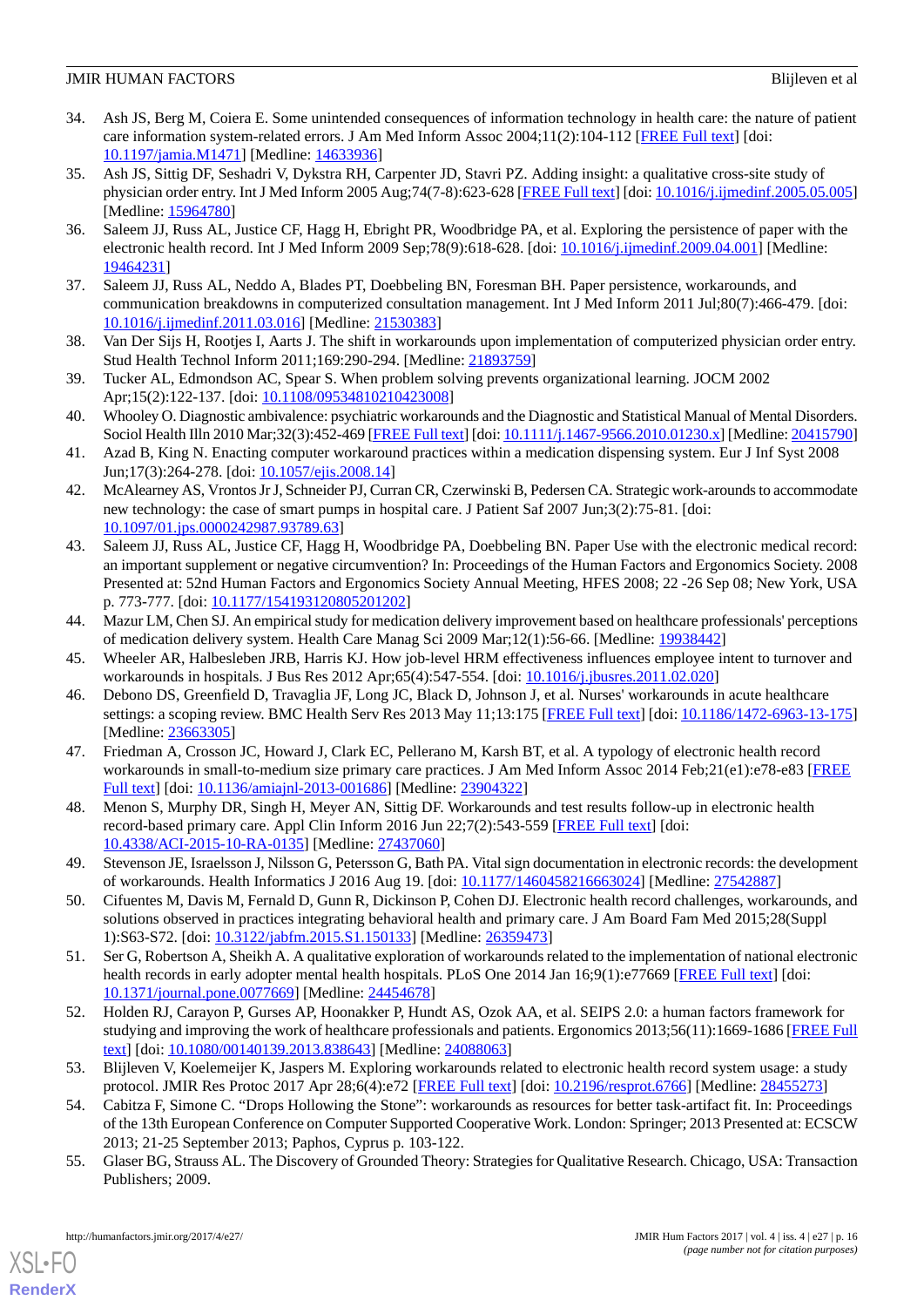- <span id="page-16-0"></span>56. Hysong SJ, Sawhney MK, Wilson L, Sittig DF, Esquivel A, Watford M, et al. Improving outpatient safety through effective electronic communication: a study protocol. Implement Sci 2009 Sep 25;4:62 [[FREE Full text](http://implementationscience.biomedcentral.com/articles/10.1186/1748-5908-4-62)] [doi: [10.1186/1748-5908-4-62](http://dx.doi.org/10.1186/1748-5908-4-62)] [Medline: [19781075](http://www.ncbi.nlm.nih.gov/entrez/query.fcgi?cmd=Retrieve&db=PubMed&list_uids=19781075&dopt=Abstract)]
- <span id="page-16-2"></span><span id="page-16-1"></span>57. Aspden P, Corrigan JM, Wolcott J, Erickson S, editors. Patient Safety: Achieving a New Standard for Care. Washington, D.C., USA: National Academies Press; 2004.
- <span id="page-16-3"></span>58. Institute of Medicine. Crossing the Quality Chasm: A New Health System for the 21st Century. Washington, D.C., USA: National Academies Press; 2001.
- <span id="page-16-4"></span>59. ISO. 1998. ISO 9241-11: Ergonomic requirements for office work with visual display terminals (VDTs) — Part 11: Guidance on usability URL:<https://www.iso.org/obp/ui/> [accessed 2017-09-29] [\[WebCite Cache ID 6tq1M69cc\]](http://www.webcitation.org/

                                6tq1M69cc)
- 60. Margalit RS, Roter D, Dunevant MA, Larson S, Reis S. Electronic medical record use and physician-patient communication: an observational study of Israeli primary care encounters. Patient Educ Couns 2006 Apr;61(1):134-141. [doi: [10.1016/j.pec.2005.03.004\]](http://dx.doi.org/10.1016/j.pec.2005.03.004) [Medline: [16533682](http://www.ncbi.nlm.nih.gov/entrez/query.fcgi?cmd=Retrieve&db=PubMed&list_uids=16533682&dopt=Abstract)]
- <span id="page-16-5"></span>61. Chan WS, Stevenson M, McGlade K. Do general practitioners change how they use the computer during consultations with a significant psychological component? Int J Med Inform 2008 Aug;77(8):534-538. [doi: [10.1016/j.ijmedinf.2007.10.005](http://dx.doi.org/10.1016/j.ijmedinf.2007.10.005)] [Medline: [18036885](http://www.ncbi.nlm.nih.gov/entrez/query.fcgi?cmd=Retrieve&db=PubMed&list_uids=18036885&dopt=Abstract)]
- <span id="page-16-6"></span>62. White A, Danis M. Enhancing patient-centered communication and collaboration by using the electronic health record in the examination room. JAMA 2013 Jun 12;309(22):2327-2328 [[FREE Full text](http://europepmc.org/abstract/MED/23757080)] [doi: [10.1001/jama.2013.6030\]](http://dx.doi.org/10.1001/jama.2013.6030) [Medline: [23757080](http://www.ncbi.nlm.nih.gov/entrez/query.fcgi?cmd=Retrieve&db=PubMed&list_uids=23757080&dopt=Abstract)]
- <span id="page-16-7"></span>63. Hingle S. Electronic health records: an unfulfilled promise and a call to action. Ann Intern Med 2016 Dec 06;165(11):818-819. [doi: [10.7326/M16-1757](http://dx.doi.org/10.7326/M16-1757)] [Medline: [27595501](http://www.ncbi.nlm.nih.gov/entrez/query.fcgi?cmd=Retrieve&db=PubMed&list_uids=27595501&dopt=Abstract)]
- <span id="page-16-8"></span>64. Sinsky C, Colligan L, Li L, Prgomet M, Reynolds S, Goeders L, et al. Allocation of physician time in ambulatory practice: a time and motion study in 4 specialties. Ann Intern Med 2016 Dec 06;165(11):753-760. [doi: [10.7326/M16-0961\]](http://dx.doi.org/10.7326/M16-0961) [Medline: [27595430](http://www.ncbi.nlm.nih.gov/entrez/query.fcgi?cmd=Retrieve&db=PubMed&list_uids=27595430&dopt=Abstract)]
- <span id="page-16-10"></span><span id="page-16-9"></span>65. Sockolow P, Bass EJ, Eberle CL, Bowles KH. Homecare nurses' decision-making during admission care planning. Stud Health Technol Inform 2016;225:28-32. [Medline: [27332156](http://www.ncbi.nlm.nih.gov/entrez/query.fcgi?cmd=Retrieve&db=PubMed&list_uids=27332156&dopt=Abstract)]
- 66. Rack LL, Dudjak LA, Wolf GA. Study of nurse workarounds in a hospital using bar code medication administration system. J Nurs Care Qual 2012;27(3):232-239. [doi: [10.1097/NCQ.0b013e318240a854\]](http://dx.doi.org/10.1097/NCQ.0b013e318240a854) [Medline: [22202186\]](http://www.ncbi.nlm.nih.gov/entrez/query.fcgi?cmd=Retrieve&db=PubMed&list_uids=22202186&dopt=Abstract)
- <span id="page-16-12"></span><span id="page-16-11"></span>67. Zandieh SO, Yoon-Flannery K, Kuperman GJ, Langsam DJ, Hyman D, Kaushal R. Challenges to EHR implementation in electronic- versus paper-based office practices. J Gen Intern Med 2008 Jun;23(6):755-761 [[FREE Full text](http://europepmc.org/abstract/MED/18369679)] [doi: [10.1007/s11606-008-0573-5\]](http://dx.doi.org/10.1007/s11606-008-0573-5) [Medline: [18369679](http://www.ncbi.nlm.nih.gov/entrez/query.fcgi?cmd=Retrieve&db=PubMed&list_uids=18369679&dopt=Abstract)]
- 68. Ash JS, Sittig DF, Wright A, McMullen C, Shapiro M, Bunce A, et al. Clinical decision support in small community practice settings: a case study. J Am Med Inform Assoc 2011;18(6):879-882. [doi: [10.1136/amiajnl-2010-000013\]](http://dx.doi.org/10.1136/amiajnl-2010-000013)
- 69. Yen K, Shane EL, Pawar SS, Schwendel ND, Zimmanck RJ, Gorelick MH. Time motion study in a pediatric emergency department before and after computer physician order entry. Ann Emerg Med 2009 Apr;53(4):462-468.e1. [doi: [10.1016/j.annemergmed.2008.09.018](http://dx.doi.org/10.1016/j.annemergmed.2008.09.018)] [Medline: [19026466\]](http://www.ncbi.nlm.nih.gov/entrez/query.fcgi?cmd=Retrieve&db=PubMed&list_uids=19026466&dopt=Abstract)

# **Abbreviations**

**BCMA:** barcode medication administration **DNR:** do not resuscitate **EHR:** electronic health record system **NICU:** neonatal intensive care unit **SEIPS:** Systems Engineering Initiative for Patient Safety

*Edited by G Eysenbach; submitted 03.05.17; peer-reviewed by A Boonstra, H Singh; comments to author 31.05.17; revised version received 27.07.17; accepted 27.07.17; published 05.10.17*

*Please cite as:*

*Blijleven V, Koelemeijer K, Wetzels M, Jaspers M Workarounds Emerging From Electronic Health Record System Usage: Consequences for Patient Safety, Effectiveness of Care, and Efficiency of Care JMIR Hum Factors 2017;4(4):e27 URL: <http://humanfactors.jmir.org/2017/4/e27/> doi: [10.2196/humanfactors.7978](http://dx.doi.org/10.2196/humanfactors.7978) PMID: [28982645](http://www.ncbi.nlm.nih.gov/entrez/query.fcgi?cmd=Retrieve&db=PubMed&list_uids=28982645&dopt=Abstract)*